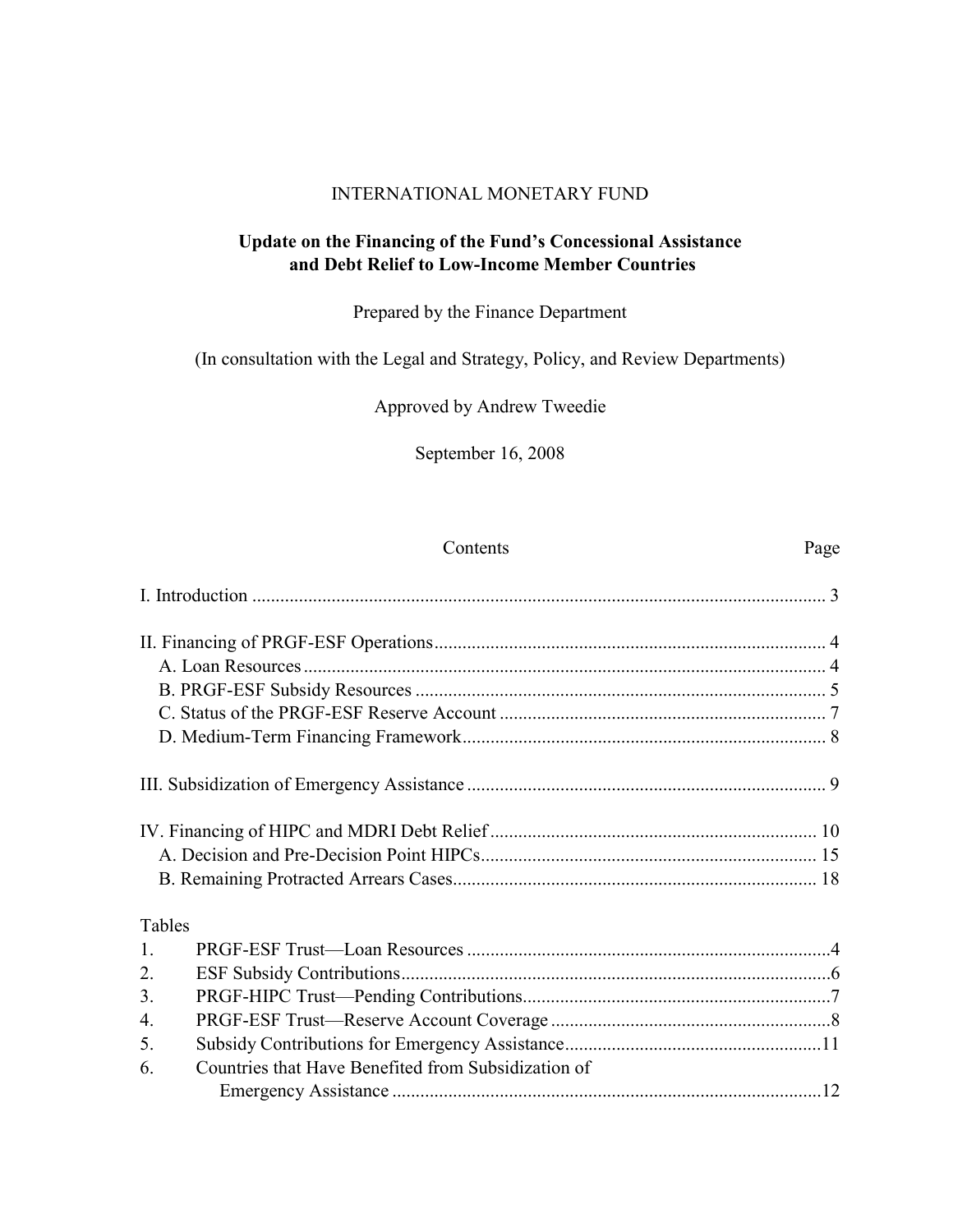| 7.     | Subsidy Resources and Projected Needs for Existing Emergency Assistance13  |  |
|--------|----------------------------------------------------------------------------|--|
| 8.     |                                                                            |  |
| 9.     |                                                                            |  |
| 10.    |                                                                            |  |
| 11.    |                                                                            |  |
| 12.    | Summary of Bilateral Contributions to the PRGF-ESF and PRGF-HIPC Trusts 20 |  |
| 13.    |                                                                            |  |
| 14.    |                                                                            |  |
| 15.    |                                                                            |  |
| 16.    |                                                                            |  |
|        |                                                                            |  |
| Figure |                                                                            |  |

| . . |  |  |
|-----|--|--|
|-----|--|--|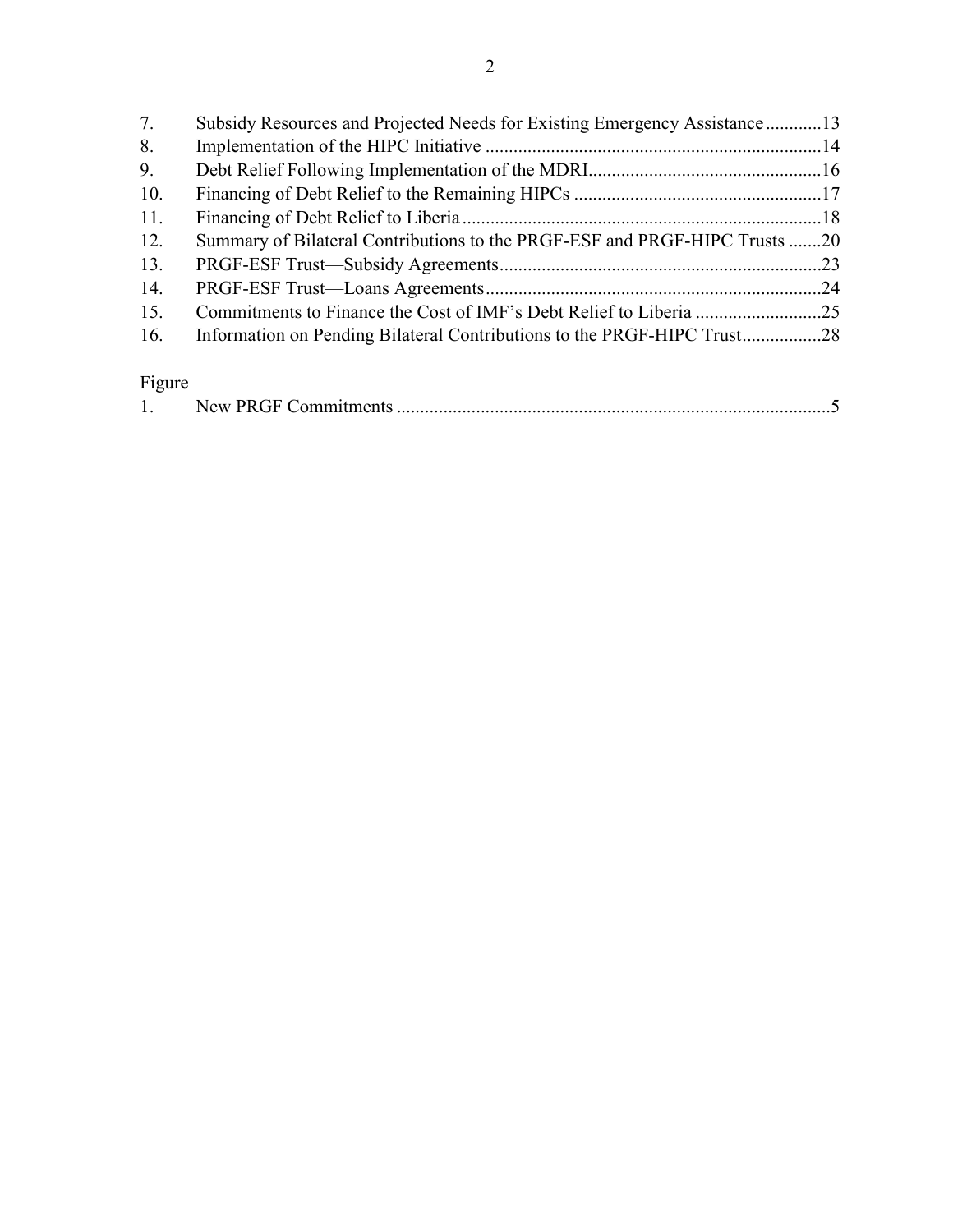#### **I. INTRODUCTION**

1. **This paper provides a semi-annual review of the status of financing for PRGF-ESF lending, subsidization of emergency assistance to PRGF-eligible countries, and HIPC and MDRI debt relief.** The last review was completed by the Executive Board on April 21, 2008.

## 2. **The main points of the paper are:**

## **PRGF-ESF financing**

- **Available loan resources provided by bilateral lenders are likely sufficient to meet potential demand for new PRGF-ESF lending in the immediate future**. As of July 2008, PRGF-ESF loan resources, including a new loan of US\$1 billion (SDR 0.6 billion) committed by France in the context of the ESF, stood at SDR 2.7 billion.
- **Existing PRGF-ESF subsidy resources are estimated to be sufficient to cover existing PRGF credit and subsidize new PRGF-ESF lending of about SDR 3.2 billion.** It is important that all contributions committed to the PRGF-ESF and PRGF-HIPC Trusts be received as soon as possible.

## **Subsidization of emergency assistance**

• **Resources available to subsidize charges on emergency assistance are expected to be fully used by end-2009**. Additional subsidy resources are needed to enable the Fund to continue providing emergency assistance to PRGF-eligible countries on concessional terms. In March 2008, the Managing Director requested additional contributions to address the financing needs for ENDA/EPCA. The goal of the fundraising effort was to mobilize an additional SDR 100 million to cover subsidy needs for existing ENDA/EPCA credit and new lending through 2014. It remains important that additional contributions be forthcoming to meet the financing needs for emergency assistance.

## **Financing of HIPC-MDRI debt relief**

• **Available resources are estimated to be sufficient to cover the costs of HIPC and MDRI debt relief, except for the three protracted arrears cases (Somalia, Sudan, and Zimbabwe)**. While the resources available for HIPC debt relief remain broadly unchanged from the last update, the projected surplus in the MDRI Trusts has increased by about SDR 0.1 billion, reflecting mainly the delay experienced by the Democratic Republic of the Congo in reaching the HIPC completion point.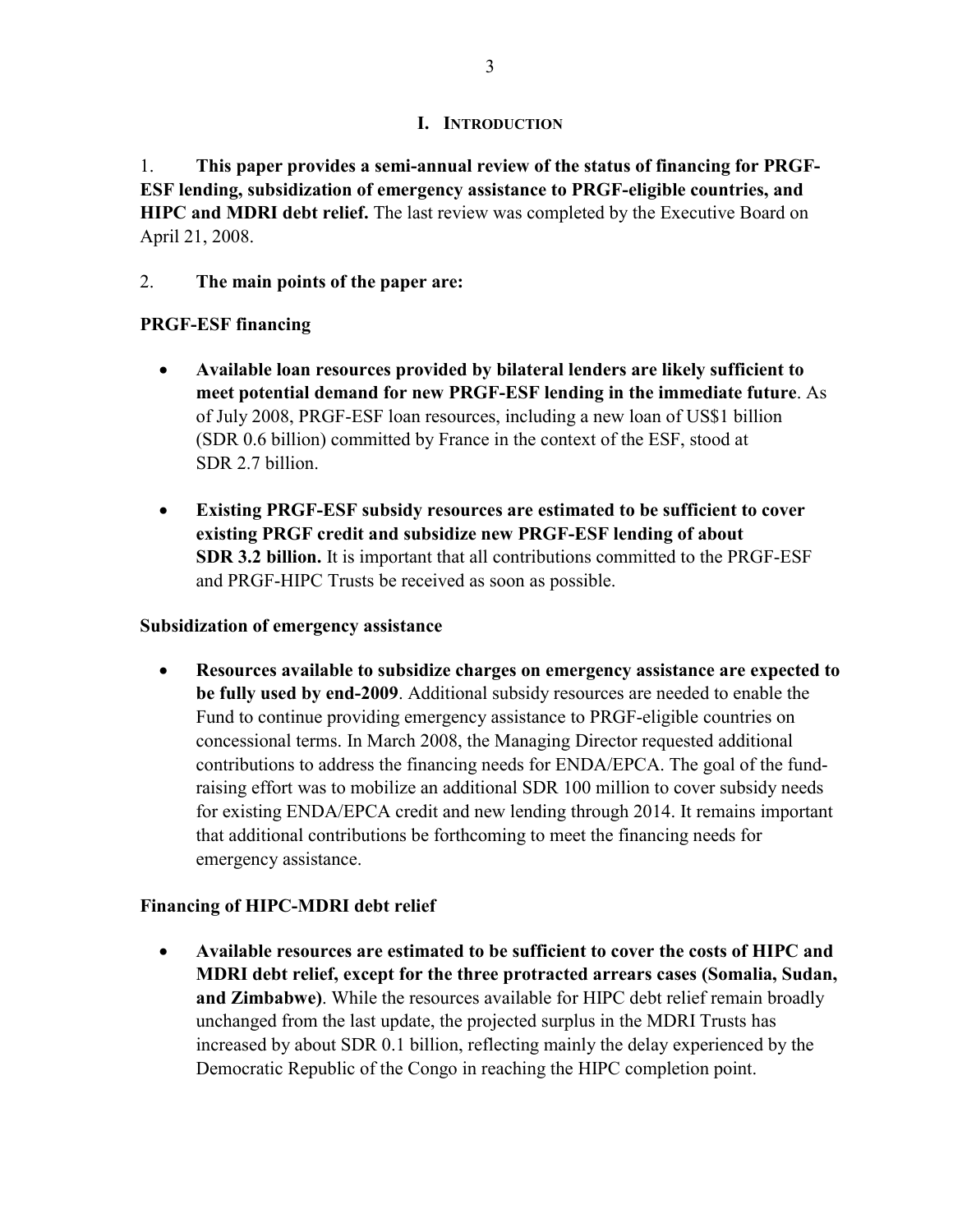#### **II. FINANCING OF PRGF-ESF OPERATIONS**

#### **A. Loan Resources**

3. **As of end-July 2008, available PRGF-ESF loan resources, including new loan resources of US\$1 billion (SDR 0.6 billion) committed by France in the context of the ESF, stood at SDR 2.7 billion** (Table 1). During the first seven months of 2008, new PRGF

commitments amounted to SDR 0.6 billion. New PRGF arrangements with six members total SDR  $0.5$  billion,<sup>1</sup> and augmentation under existing arrangements with nine members amounts to SDR 0.1 billion.<sup>2</sup> Projections by area departments suggest that demand for new PRGF arrangements, including augmentations, in the remainder of 2008 could amount to SDR 0.5 billion. Should these projections materialize, total new PRGF commitments would reach SDR

| Available resources (as of July 2008)  | 2.7  |
|----------------------------------------|------|
| Total available 1/                     | 16.4 |
| Cumulative commitments to borrowers    | 13.7 |
| Projected demand for remainder of 2008 | 0.5  |
| Of which: new PRGF                     | 0.5  |
| augmentation                           | 0.02 |
| <b>Remaining resources</b>             | 2.2  |

Table 1. PRGF-ESF Trust – Loan Resources (In billions of SDRs)

1/ Includes France's pledged new loan of US\$1 billion in the context of the ESF.

1.1 billion in 2008, higher than SDR 0.7 billion projected in the last update. The projected increase in demand reflects higher-than-norm access under several new arrangements and augmentation under existing arrangements. Country-specific projections indicate that demand for PRGF arrangements in 2009–10 could amount to SDR 1.2 billion.<sup>3</sup> This would imply a significant pick-up in demand for PRGF loan resources compared with the last four years (Figure 1).

1

<sup>&</sup>lt;sup>1</sup> Burundi, Liberia, Mali, Niger, Togo, and Zambia.

<sup>&</sup>lt;sup>2</sup> Benin, Burkina Faso, Central African Republic, Grenada, Guinea, Haiti, Kyrgyz Republic, Madagascar, and Malawi.

 $3$  These projections do not take into account the three protracted arrears cases (Somalia, Sudan, and Zimbabwe). Zimbabwe has protracted arrears to the PRGF-ESF Trust and was removed from the list of PRGF-eligible countries by Executive Board Decision No. 12582-(01/99), adopted September 24, 2001. It is, therefore, currently not included in demand projections for PRGF-ESF resources.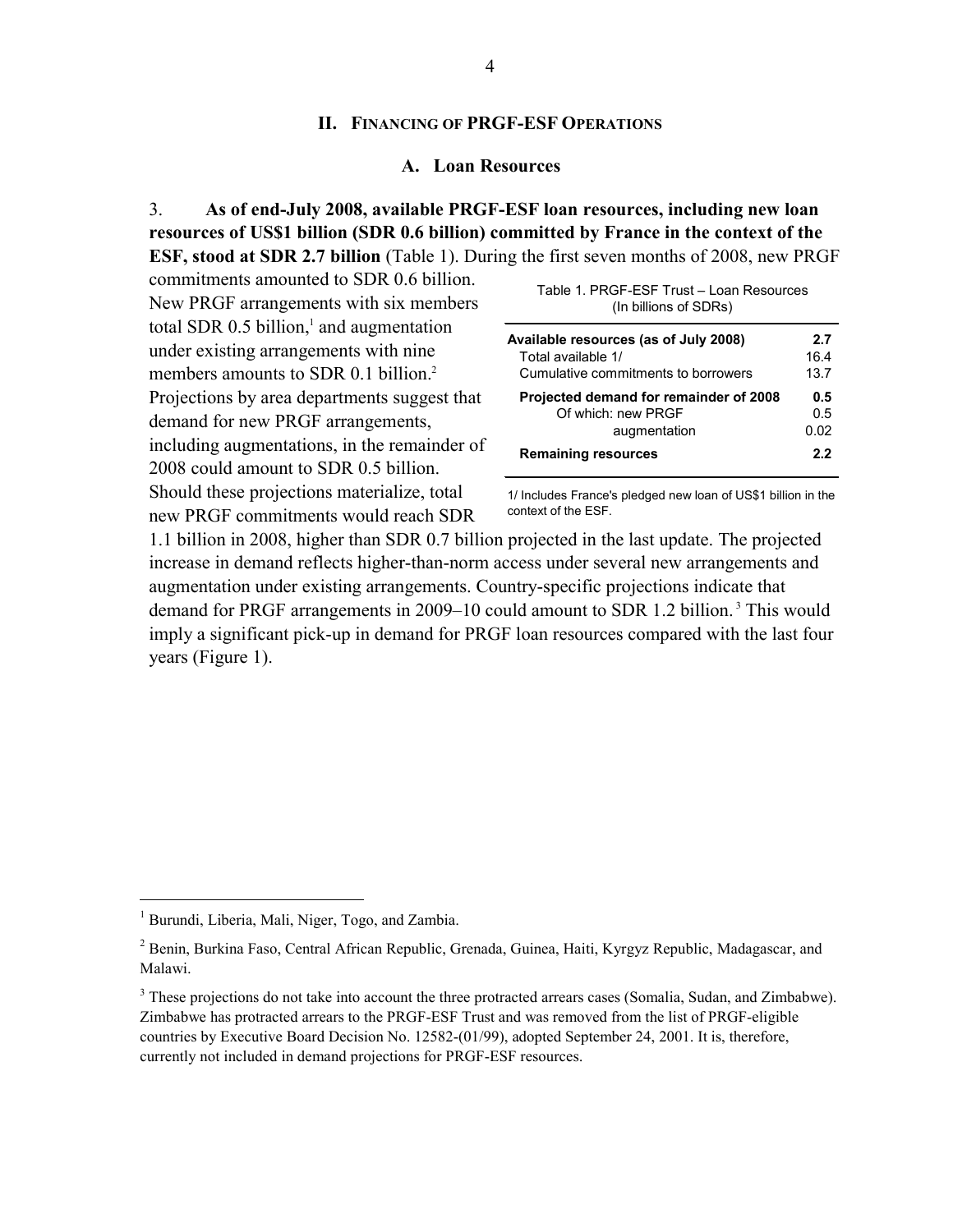

4. **Projections of demand for PRGF-ESF loans are more uncertain than usual in light of the proposed changes to the ESF.** Demand for the modified ESF is difficult to predict, as the facility is designed to help countries deal with exogenous shocks that, by definition, are hard to forecast. Demand could vary significantly, depending on the number of countries, size of their respective quotas, and the level of access requested. Alternative scenarios are presented in the paper on Proposed Reforms to the Exogenous Shocks Facility (and Supplement 2).

5. **Staff's current projections indicate that available loan resources would likely be sufficient to meet demand for new PRGF-ESF lending in the immediate future**. However, given the uncertainties associated with potential demand for the modified ESF, staff will monitor closely the availability of loan resources and update the Board through regular semi-annual reviews, or more frequently if warranted.

#### **B. PRGF-ESF Subsidy Resources**

## 6. **Available subsidy resources for PRGF-ESF lending are estimated at SDR 1.4 billion at end-June 2008, broadly unchanged from the last update.**<sup>4</sup> These

<sup>&</sup>lt;sup>4</sup> In previous updates, PRGF and ESF subsidy resources were discussed separately. Since most subsidy contributions provided by donors following the establishment of the ESF in early 2006 can be used for both PRGF and ESF operations, henceforth they will be discussed jointly.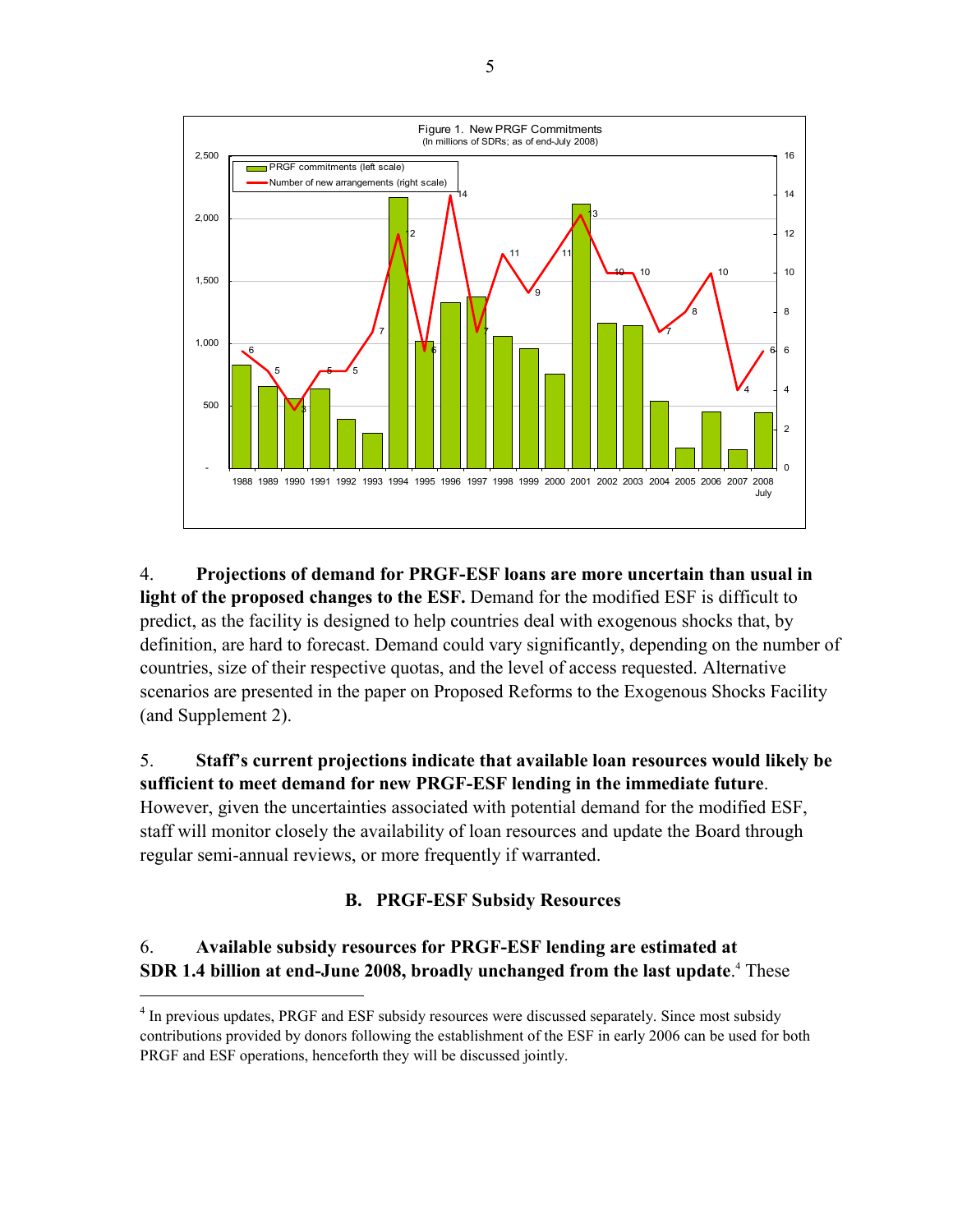resources include actual balances held in the PRGF-ESF and PRGF-HIPC Trusts, and contributions that have been committed but not yet received. Since the last update, Botswana has made an additional subsidy contribution of about SDR 0.7 million through a new deposit agreement with the PRGF-HIPC Trust.<sup>5</sup> The status of subsidy contributions pledged in the context of the establishment of the ESF has remained broadly unchanged from the last update (Table 2). To date, total pledges from 11 countries have amounted to SDR 218 million in cash terms,<sup>6</sup> relative to the initial target for ESF subsidy resources of SDR 500 million.<sup>7</sup> So far, SDR 66 million has been received, Given the potential increase in demand for concessional lending, it is important that donors continue to make their disbursements as agreed.

|                                       | Form of contribution | Contribution pledged |          |  | Contribution received |  |                  |
|---------------------------------------|----------------------|----------------------|----------|--|-----------------------|--|------------------|
|                                       |                      |                      | (Amount) |  | (SDR equivalent) 1/   |  | (SDR equivalent) |
| Canada                                | Grant                | CAN <sub>\$</sub>    | 25.0     |  | 14.3                  |  | 15.0             |
| France                                | Concessional loan    | US\$                 | 30.0     |  | 18.4                  |  |                  |
| Iceland                               | Grant                | <b>ISK</b>           | 10.2     |  | 0.1                   |  | 0.1              |
| Japan                                 | Grant                | SDR.                 | - 20.0   |  | 20.0                  |  | 7.4              |
| Norway                                | Grant                | <b>SDR</b>           | 24.7     |  | 24.7                  |  | 5.4              |
| Oman                                  | Grant                | <b>SDR</b>           | 3.0      |  | 3.0                   |  | 2.2              |
| <b>Russian Federation</b>             | Grant                | <b>SDR</b>           | 30.0     |  | 30.0                  |  | 16.0             |
| Saudi Arabia                          | Investment agreement | <b>SDR</b>           | 40.02    |  | 40.02                 |  | 2.7              |
| Spain                                 | Grant                | <b>SDR</b>           | 5.3      |  | 5.3                   |  | 5.3              |
| Trinidad and Tobago Deposit agreement |                      | <b>SDR</b>           | $0.8$ 2/ |  | $0.8$ 2/              |  | 0.08             |
| United Kingdom                        | Grant                | £                    | 50.0     |  | 61.0                  |  | 12.1             |
| Total                                 |                      |                      |          |  | 217.5                 |  | 66.2             |

Table 2. ESF Subsidy Contributions (In millions of currency units; as of end-June 2008)

1/ Calculated using the exchange rates of end-June 2008.

<u>.</u>

2/ Reflecting net investment income (in end-2005 NPV terms) to be generated from investment/deposit agreements.

 $<sup>7</sup>$  When the ESF was established, it was considered appropriate to initially secure financing sufficient to cover</sup> the projected demand for ESF loans of SDR 2 billion and subsidy resources of SDR 0.5 billion (in end-2005 NPV terms) for a five-year period. See *Establishment of an Exogenous Shocks Facility under the Poverty Reduction and Growth Facility Trust* (10/4/05).

 $<sup>5</sup>$  A new five-year deposit of US\$10 million (equivalent to SDR 6.1 million). Tables 12 and 13 present details</sup> about the bilateral contributions as at end-June 2008.

 $6$  These contributions have been, or will be, placed in the PRGF-ESF Subsidy Account at the request of contributors and are available to subsidize both PRGF and ESF loans, with the exception of the contributions from Canada and Norway which, at the request of their respective authorities, have been placed in the ESF Subsidy Account to subsidize exclusively ESF lending.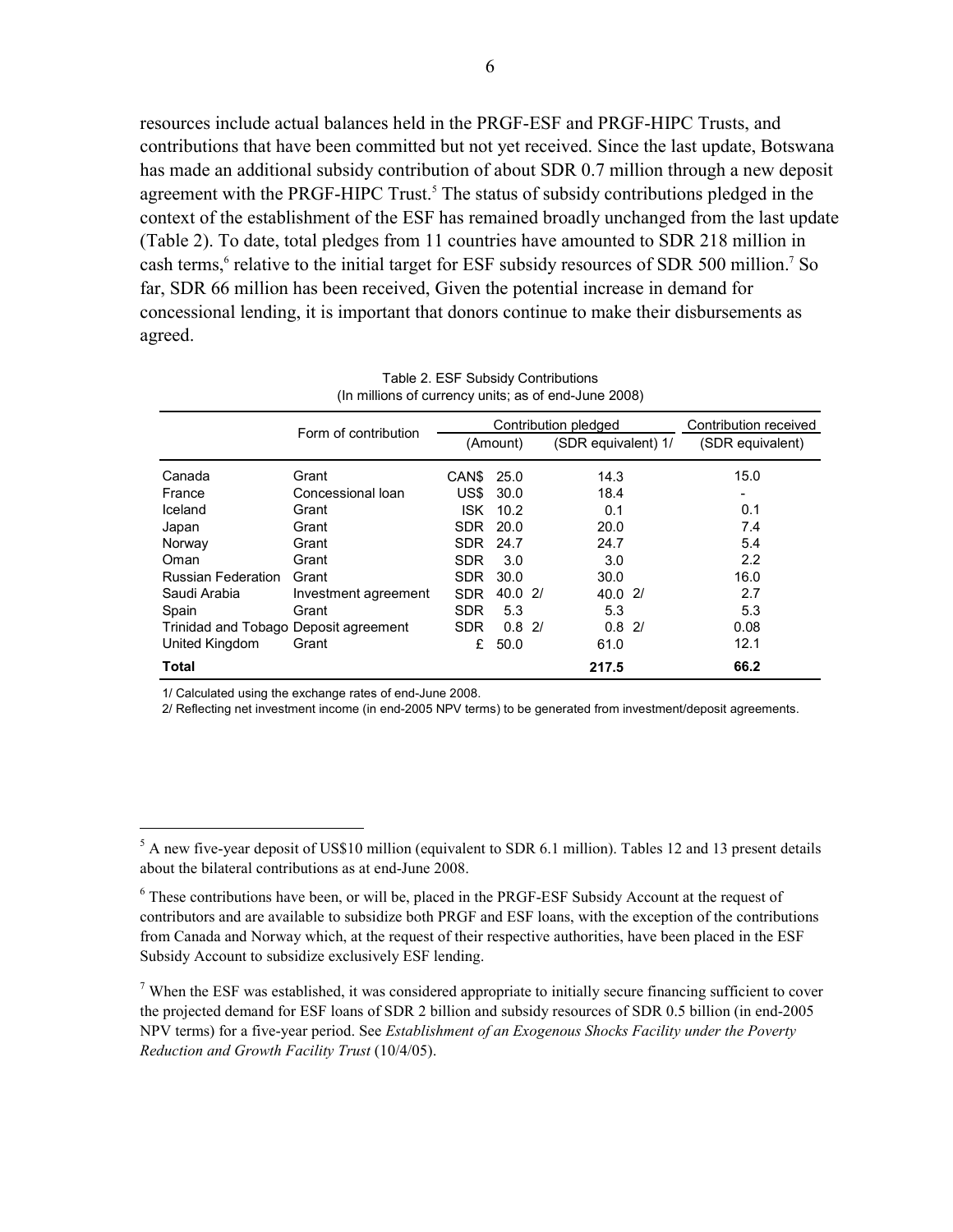7. **Based on current projections, available subsidy resources are sufficient to subsidize existing PRGF arrangements and new PRGF-ESF lending of about SDR 3.2 billion**.<sup>8</sup> Of the available subsidy resources of SDR 1.4 billion, it is estimated that SDR 0.6 billion would be needed to cover the needs associated with existing PRGF arrangements, and the remaining SDR 0.8 billion could support new PRGF-ESF lending. If

demand under the PRGF is in line with current projections of SDR 1.7 billion (the sum of SDR 0.5 billion for the remainder of 2008 and SDR 1.2 billion for 2009-10 as discussed in paragraph 3), this would still leave roughly SDR 1.5 billion for potential demand for shocks financing. These estimates do not take into account the pledges made by 10 members in the 1999–2000 fund-raising

1

| Table 3. PRGF-HIPC Trust – Pending Contributions       |  |
|--------------------------------------------------------|--|
| (In millions of SDRs "as needed"; as of end-June 2008) |  |

| Venezuela         | 20.4 | Dominican Republic | 0.5  |
|-------------------|------|--------------------|------|
| Argentina 1/      | 6.4  | Lebanon            | 0.4  |
| Gabon 1/          | 1.9  | Grenada            | 0.1  |
| Trinidad & Tobago | 1.6  | Vanuatu            | 0.1  |
| <b>Bahrain</b>    | 0.9  | <b>Maldives</b>    | 0.0  |
|                   |      | Total              | 32.2 |

1/ Remaining balances.

exercise that have not yet been received, amounting to SDR 32 million (Tables 3 and 16). It is important that these members make efforts to disburse their pledges as soon as possible. Should demand for the modified ESF turn out to be very strong, and higher than what can be accommodated by the remaining subsidy resources, the following options would be available. One would be to complete the original fund-raising exercise for the ESF by seeking additional resources in line with the request for subsidy resources of SDR 500 million to cover ESF operations for the first five years. A second option would be to advance the date for initiating the self-sustained PRGF-ESF operation (see below).

#### **C. Status of the PRGF-ESF Reserve Account**

8. **The Reserve Account provides security to PRGF-ESF Trust lenders in the event of a delay or non-repayment by PRGF-ESF borrowers.** The Account has been financed by reflows of Structural Adjustment Facility and Trust Fund repayments and investment returns on the balance held in the Account. The balances in the Reserve Account amounted to SDR 3.6 billion as of end-June 2008, representing a substantial multiple of projected PRGF repayments falling due in the coming 12 months and about 95 percent of PRGF-ESF Trust obligations (Table 4).

<sup>&</sup>lt;sup>8</sup> Since currently available loans resources amount to SDR 2.7 billion, additional loans resources would need to be mobilized if demand were to rise beyond this amount.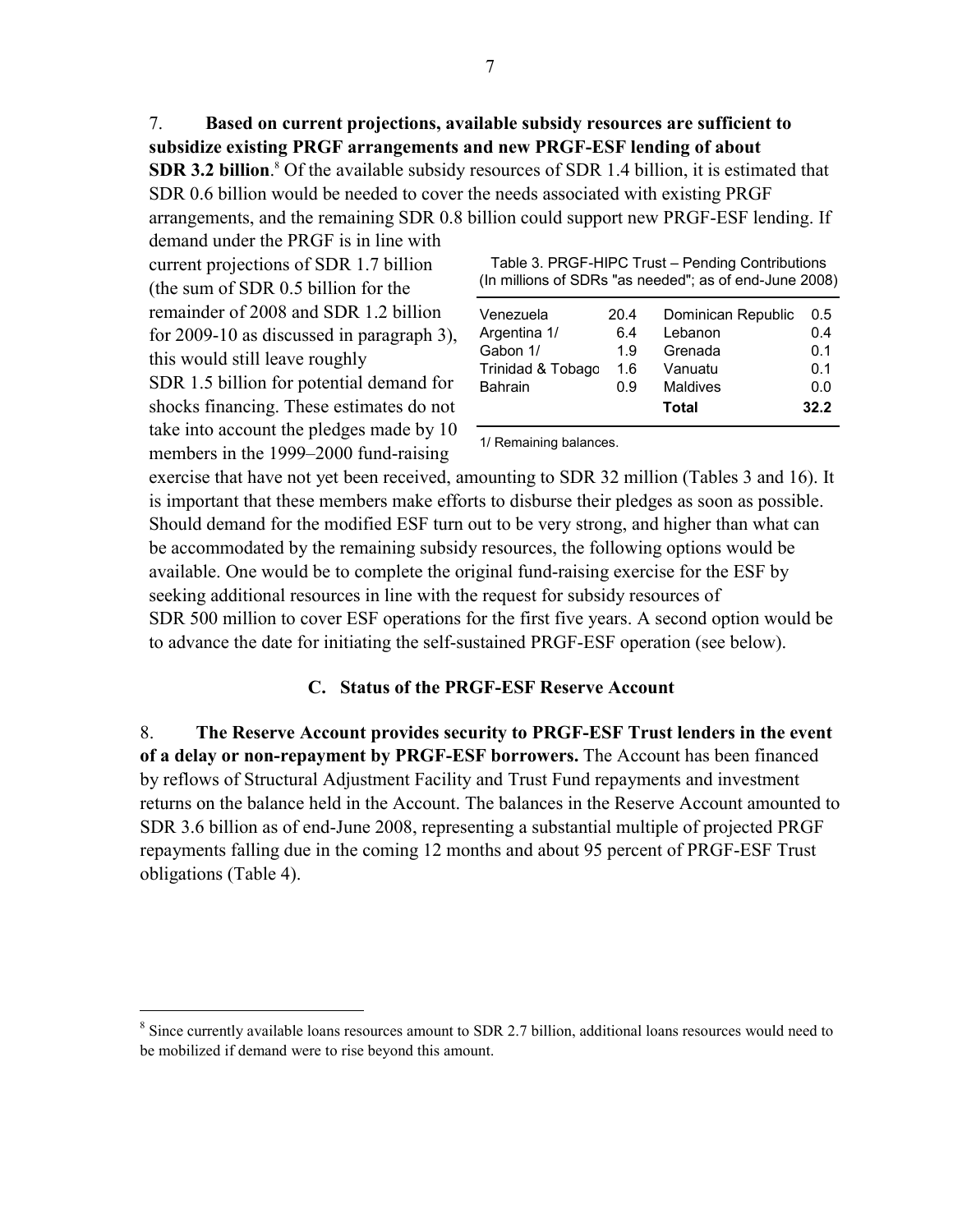|                                                 | Reserve Account PRGF-ESF Trust |              | Reserve coverage   |  |  |
|-------------------------------------------------|--------------------------------|--------------|--------------------|--|--|
|                                                 | balance                        | obligations  | ratio (In percent) |  |  |
|                                                 | (A)                            | (B)          | (A)/(B)            |  |  |
| 1988                                            | 169                            | 103          | 164.1              |  |  |
| 1989                                            | 272                            | 510          | 53.3               |  |  |
| 1990                                            | 395                            | 795          | 49.7               |  |  |
| 1991                                            | 513                            | 1,320        | 38.9               |  |  |
| 1992                                            | 630                            | 1,786        | 35.3               |  |  |
| 1993                                            | 793                            | 2,005        | 39.6               |  |  |
| 1994                                            | 1.009                          | 2,786        | 36.2               |  |  |
| 1995                                            | 1,336                          | 3.919        | 34.1               |  |  |
| 1996                                            | 1,716                          | 4,446        | 38.6               |  |  |
| 1997                                            | 2,093                          | 4,892        | 42.8               |  |  |
| 1998                                            | 2,345                          | 5,421        | 43.3               |  |  |
| 1999                                            | 2,548                          | 5,820        | 43.8               |  |  |
| 2000                                            | 2,714                          | 5,773        | 47.0               |  |  |
| 2001                                            | 2,917                          | 5,971        | 48.9               |  |  |
| 2002                                            | 3,079                          | 6,636        | 46.4               |  |  |
| 2003                                            | 3,115                          | 6,703        | 46.5               |  |  |
| 2004                                            | 3,174                          | 6,632        | 47.9               |  |  |
| 2005                                            | 3,285                          | 6,185        | 53.1               |  |  |
| 2006                                            | 3,392                          | $3,656$ $1/$ | 92.8               |  |  |
| 2007                                            | 3,557                          | 3,673        | 96.8               |  |  |
| End-June 2008                                   | 3,630                          | 3,834        | 94.7               |  |  |
| Memorandum item:                                |                                |              |                    |  |  |
| Projected PRGF repayments July 2008 - June 2009 | 413                            |              |                    |  |  |

 Table 4. PRGF-ESF Trust—Reserve Account Coverage (In millions of SDRs)

1/ The decline in total PRGF credit outstanding by about 40 percent from 2005

reflects early repayments arising from the delivery of HIPC and MDRI debt relief.

#### **D. Medium-Term Financing Framework**

9. **It is envisaged that, once available PRGF-ESF subsidy resources discussed above are fully committed, subsidization of new PRGF-ESF lending could be financed by the resources accumulated in the Reserve Account of the Trust on a "self-sustained" basis.**<sup>9</sup> Under this approach, which would require an amendment of the PRGF-ESF Trust Instrument and the consent by Trust lenders, bilateral creditors would continue to provide loan resources that would be on-lent to PRGF-ESF borrowers, while income earned on the balances in the Reserve Account would be used to finance interest subsidies for PRGF and ESF loans. As in the current framework, the Reserve Account would also continue to provide security to PRGF-ESF Trust lenders in the event of a delay or non-repayment by PRGF-ESF borrowers.

<sup>9</sup> See *Review of Financing of the Fund's Concessional Assistance and Debt Relief to Low-Income Member Countries* (3/22/06), and *The G-8 Debt Cancellation Proposal and Its Implications for the Fund—Further Considerations* (9/19/05).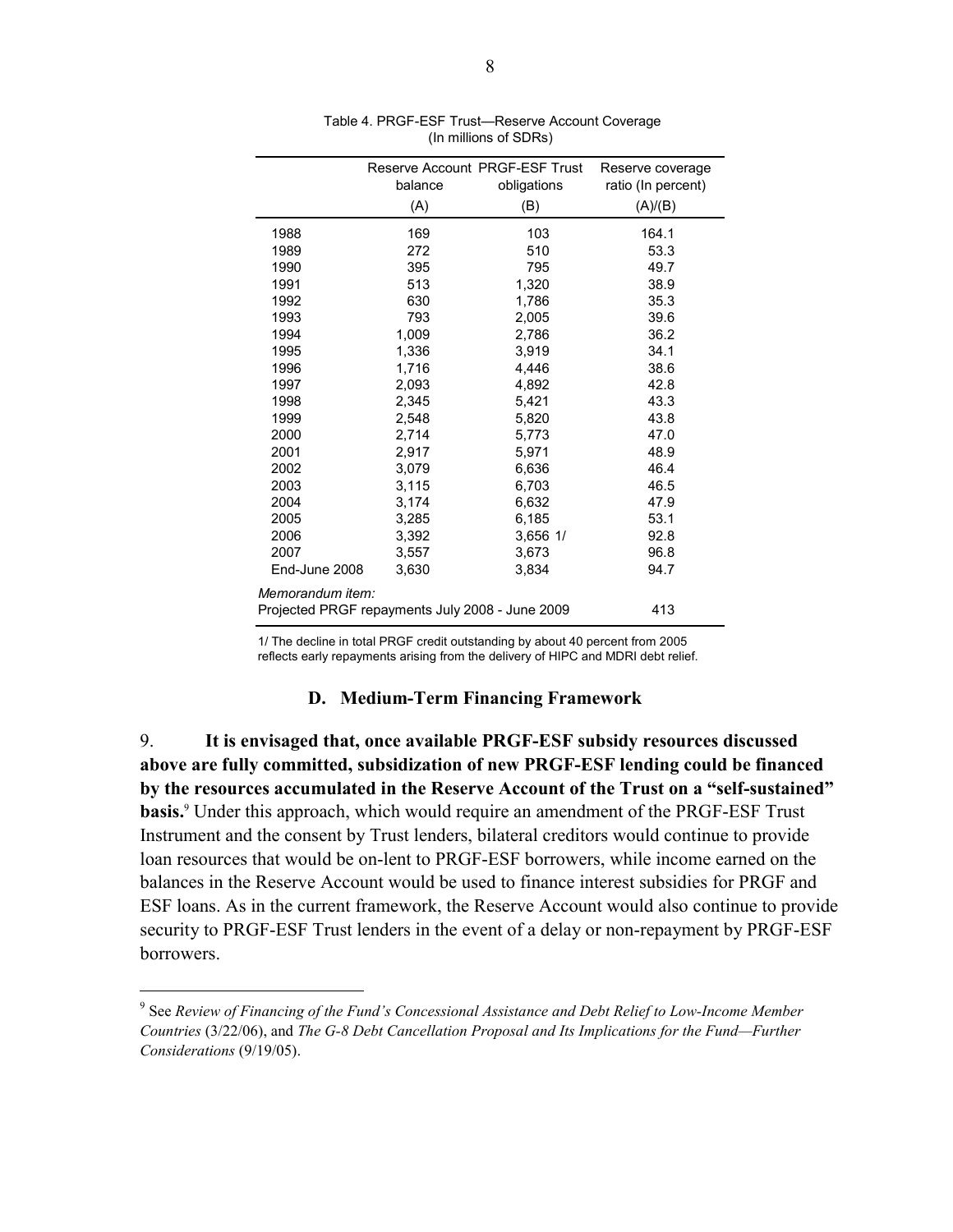10. **It remains difficult to predict the precise timing of the initiation of the "selfsustained" operation**. If such an operation were initiated in 2011, the resources in the Reserve Account could subsidize PRGF-ESF loans of about SDR 0.8 billion per annum on a sustained basis. This projection is based on several important assumptions:<sup>10</sup> (i) both the rate of investment earned on the Reserve Account balances and interest rate paid to Trust lenders would rise gradually from 4 percent in 2008 to 5 percent in 2013 and beyond; (ii) the Reserve Account would earn a premium of 90 basis points per annum from FY 2010 onwards, stemming from the proposed expansion of investment authority; and (iii) reimbursement of the GRA for PRGF-ESF administrative expenses would resume starting in the financial year in which the Board adopts a decision authorizing sales of gold acquired after the Second Amendment.<sup>11</sup> A one-year change in the start date of the self-sustained PRGF-ESF operation could have an impact of about SDR 45 million per annum. The estimated Reserve Account subsidization capacity under different assumptions was discussed in the last update paper.<sup>12</sup>

#### **III. SUBSIDIZATION OF EMERGENCY ASSISTANCE**

11. **The Fund provides emergency assistance to help member countries in the wake of natural disasters or as they emerge from conflict (ENDA and EPCA)**. Since 2001, bilateral contributions have allowed the Fund to provide such assistance to PRGF-eligible members at a reduced rate of charge of 0.5 percent per annum (plus burden-shared adjustments) first limited to EPCA and since 2005 also for ENDA (Table 5). So far, 16 members (29 instances) have benefited from subsidization of emergency assistance (Table 6). The continued strong demand for such assistance underscores its critical importance in providing timely balance of payments support to the Fund's most vulnerable members.

12. **The available resources will not be sufficient to fully cover the costs of subsidizing existing emergency assistance** (Table 7). In the absence of additional contributions, the available resources are expected to be exhausted by end-2009, or sooner should new requests for subsidized emergency assistance be forthcoming. Thereafter, members with outstanding emergency assistance would need to pay unsubsidized charges on

 $10$  In addition, the projection of the Reserve Account balances over the medium term includes assumed repayments of overdue Trust Fund, SAF, and PRGF obligations by the protracted arrears cases.

<sup>&</sup>lt;sup>11</sup> *IMF Board of Governors Approves Key Element of IMF's New Income Model* (Press Release No. 08/101, May 6, 2008)

<sup>12</sup> *Update on the Financing of the Fund's Concessional Assistance and Debt Relief to Low-Income Member Countries* (April 11, 2008).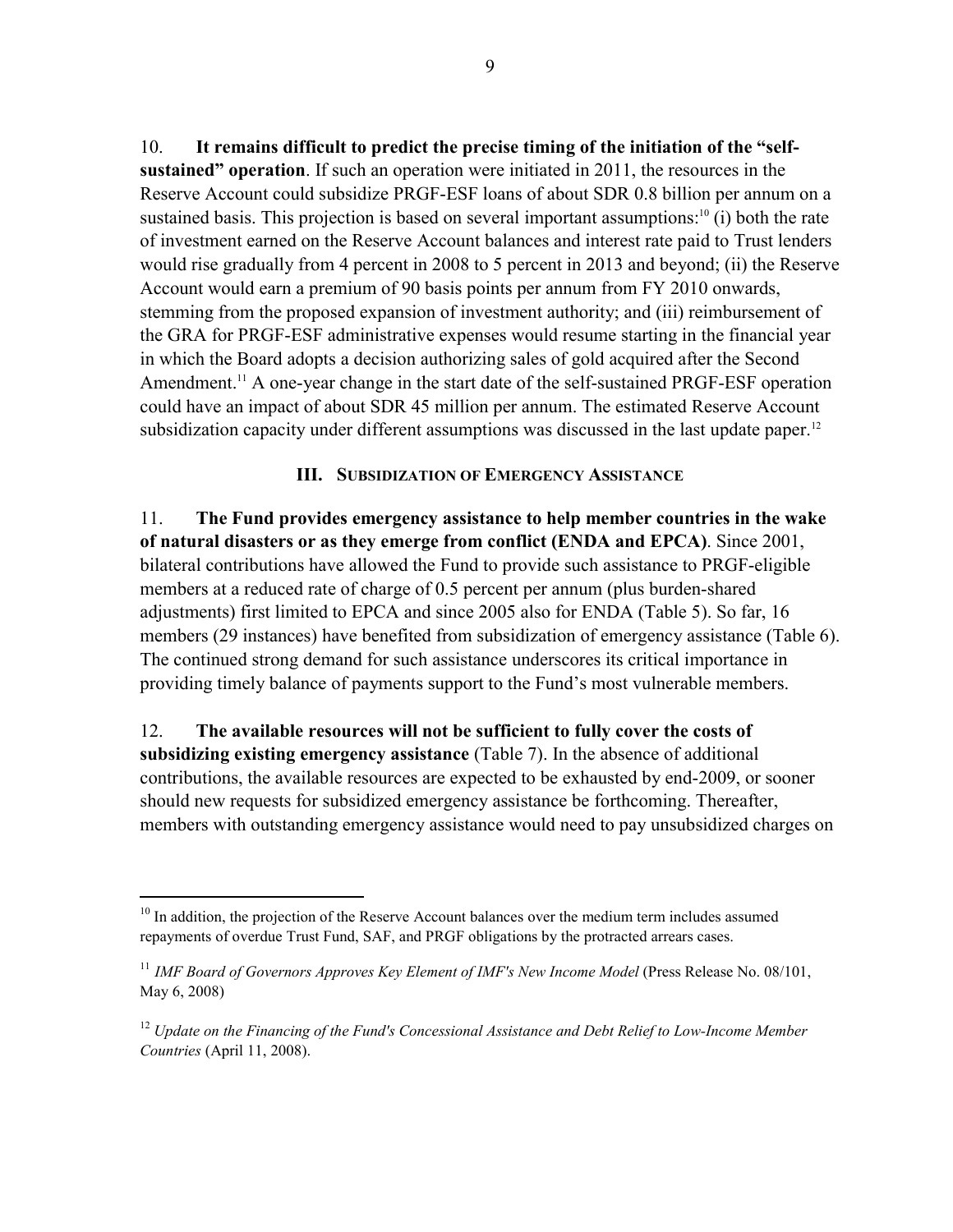their ENDA/EPCA credit.<sup>13</sup> In March 2008, the Managing Director requested additional contributions from a number of members to address the ENDA/EPCA financing needs. The goal of the fund-raising effort was to mobilize an additional SDR 100 million to cover subsidy needs for existing ENDA/EPCA credit and new lending through 2014.<sup>14</sup>

13. **In response to the Managing Director's request, several members expressed a preference for using part of their existing contributions to the PRGF-ESF Trust to subsidize emergency assistance.**15 They noted that it would be difficult to commit additional contributions to the Fund while resources contributed following the establishment of the ESF have not been used for ESF lending. Under the PRGF-ESF Trust Instrument, existing PRGF-ESF subsidy resources cannot be transferred to subsidize ENDA/EPCA lending. It remains urgent that additional subsidy contributions be secured to allow the Fund to continue providing emergency assistance on concessional terms in a timely manner.

### **IV. FINANCING OF HIPC AND MDRI DEBT RELIEF**

14. **To date, 23 countries have reached the completion point and another 10 have reached the decision point under the enhanced HIPC Initiative.** In total, the Fund has committed HIPC Initiative assistance of SDR 2.3 billion. Of this amount, assistance disbursed to 23 countries that have reached the completion point amounted to SDR 1.7 billion, while HIPC Initiative interim assistance to the 10 countries that have reached the decision point but not yet the completion point totaled SDR 40 million (Table 8). Since the last update, the Executive Board approved an increase in HIPC interim assistance to one member—Haiti by SDR 33,000. No additional country has reached decision or completion point.

 $13$  If, in any quarter, the subsidization resources are insufficient to subsidize the rate of charge on all eligible purchases to 0.5 percent for that quarter, the subsidy to each eligible recipient shall be pro-rated to bring the effective rate of charge paid after subsidization to the common percentage closest to 0.5 percent. See *Subsidization of the Fund's Emergency Assistance for Natural Disasters to PRGF-Eligible Members* (1/10/05) *and Instrument to Establish the Post-Conflict and Natural Disaster Emergency Assistance Subsidy Account for PRGF-Eligible Members* (Decision No. 13417-(05/5), adopted January 21, 2005.

<sup>&</sup>lt;sup>14</sup> Needed additional subsidy resources could be lower should any country with EPCA decide to make earlier repurchases of their outstanding EPCA credit through access to PRGF arrangements, as permitted under current policies. For instance, an earlier repurchase (say, in 2009) by Côte d'Ivoire, the largest low-income country user of EPCA, could lower the overall subsidy needs by about SDR 12 million.

<sup>&</sup>lt;sup>15</sup> Of the 31 countries approached in March 2008, six have indicated positively, with one committing to a specific amount, seven have declined at this time, and the rest have not yet decided.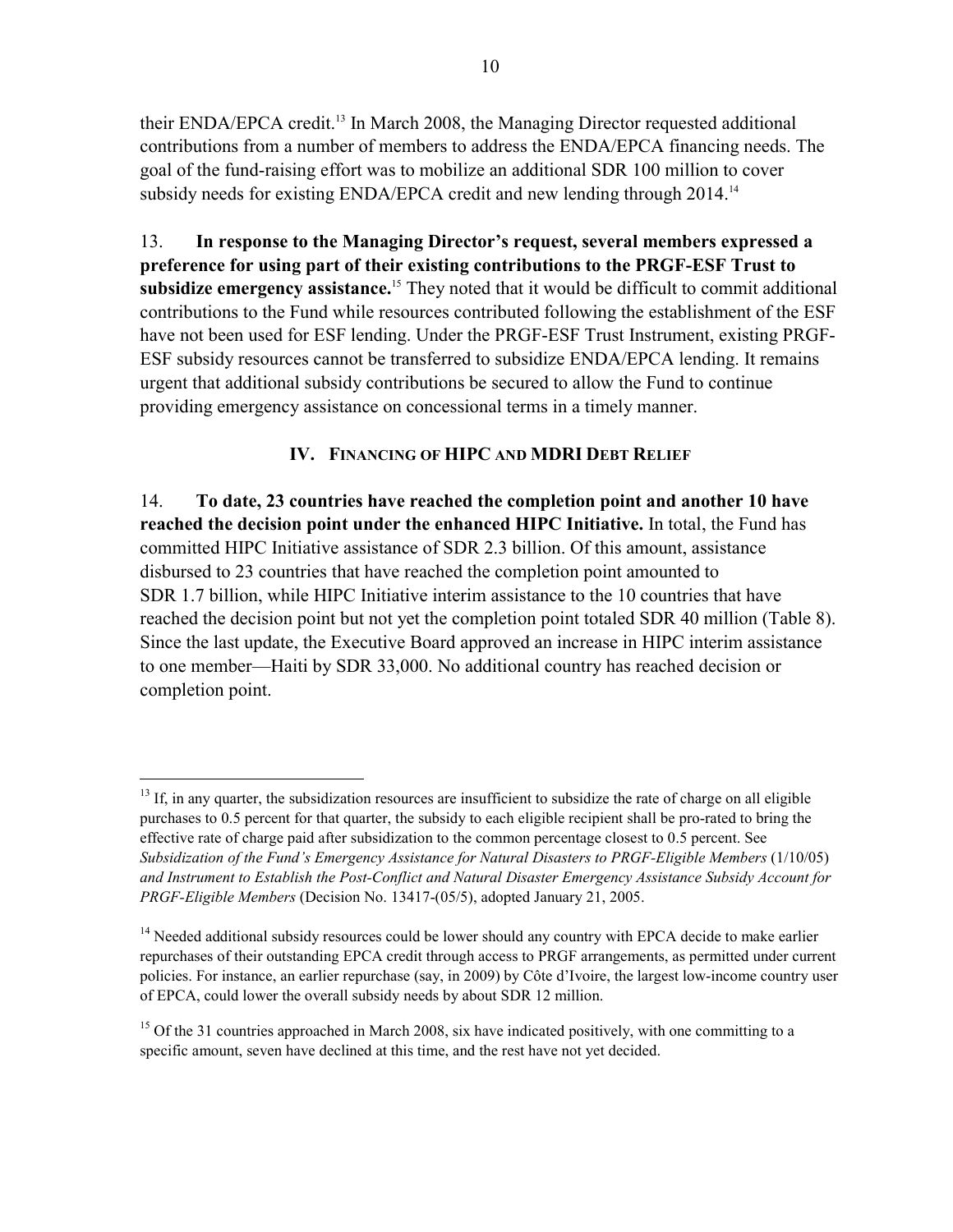|                                                      | Date of   | Contribution     | <b>SDR</b>    | Contribution |  |  |  |
|------------------------------------------------------|-----------|------------------|---------------|--------------|--|--|--|
| Contributor                                          | pledge    | pledged          | equivalent 1/ | received     |  |  |  |
|                                                      |           |                  |               |              |  |  |  |
| Sub-Account 1: EPCA subsidization only               |           |                  |               |              |  |  |  |
| Belgium                                              | Mar. 2002 | SDR 0.63         | 0.6           | 0.6          |  |  |  |
| Canada                                               | Oct. 2002 | Can\$ 3.25       | 1.7           | 1.7          |  |  |  |
| Norway                                               | Jun. 2002 | SDR 3.0          | 3.0           | 3.0          |  |  |  |
| Sweden                                               | Jan. 2002 | <b>SDR 0.8</b>   | 0.8           | 0.8          |  |  |  |
| Switzerland                                          | Mar. 2002 | <b>US\$ 1.0</b>  | 0.8           | 0.8          |  |  |  |
| United Kingdom                                       | Oct. 2001 | £2.5             | 2.9           | 2.9          |  |  |  |
| <b>Sub Total</b>                                     |           |                  | 9.7           | 9.7          |  |  |  |
| Sub-Account 2: ENDA subsidization only               |           |                  |               |              |  |  |  |
| Australia                                            | Jun. 2005 | Aus\$ 2.0        | 1.1           | 1.1          |  |  |  |
| Austria 2/                                           | Apr. 2005 | <b>SDR 1.3</b>   | 1.2           | 0.5          |  |  |  |
| Canada                                               | Feb. 2005 | Can\$ 5.0        | 2.9           | 2.3          |  |  |  |
| China                                                | May 2005  | <b>US\$ 2.0</b>  | 1.4           | 1.4          |  |  |  |
| Germany 3/                                           | Nov. 2005 | Euro 1.65        | 1.4           | 1.4          |  |  |  |
| India                                                | Feb. 2005 | <b>SDR 1.5</b>   | 1.5           | 0.3          |  |  |  |
| Ireland                                              | Nov. 2006 | Euro 0.5         | 0.5           | 0.3          |  |  |  |
| Japan                                                | Apr. 2005 | <b>US\$ 2.5</b>  | 1.7           | 1.7          |  |  |  |
| Luxembourg                                           | Feb. 2005 | Euro 1.25        | 1.1           | 0.9          |  |  |  |
| Russia                                               | Feb. 2005 | <b>US\$ 1.5</b>  | 1.0           | 0.6          |  |  |  |
| Saudi Arabia 4/                                      | Apr. 2005 | US\$4.0          | 24            | $-$          |  |  |  |
| Switzerland                                          | Feb. 2005 | <b>US\$ 2.0</b>  | 1.4           | 1.4          |  |  |  |
| <b>Sub Total</b>                                     |           |                  | 17.6          | 11.8         |  |  |  |
| <b>Sub-Account 3: Subsidization of EPCA and ENDA</b> |           |                  |               |              |  |  |  |
| France                                               | Jan. 2005 | Euro 1.5         | 1.2           | 1.2          |  |  |  |
| Netherlands 5/                                       | Mar. 2002 | <b>US\$ 2.0</b>  | 1.5           | 1.5          |  |  |  |
| Netherlands                                          | Mar. 2005 | <b>US\$ 2.0</b>  | 1.4           | 1.4          |  |  |  |
| Norway                                               | Feb. 2005 | NKr 10.0         | 1.1           | 1.1          |  |  |  |
| Sweden                                               | Feb. 2005 | <b>US\$ 10.0</b> | 6.6           | 6.6          |  |  |  |
| United Kingdom                                       | Feb. 2005 | £1.0             | 1.2           | 1.2          |  |  |  |
| <b>Sub Total</b>                                     |           |                  | 13.0          | 13.0         |  |  |  |
| Total                                                |           |                  | 40.3          | 34.5         |  |  |  |
| Memorandum item:                                     |           |                  |               |              |  |  |  |
| Pledges made since beginning of 2005                 | 29.0      | 23.3             |               |              |  |  |  |

Table 5. Subsidy Contributions for Emergency Assistance (In millions; as of end-June 2008)

1/ For contributions which have been fully received, the SDR equivalent is the actual SDR amount received using the exchange rate on the value date. For contributions that are not yet disbursed, the SDR equivalent is calculated using the exchange rate at end-June 2008.

2/ Reflecting investment income to be generated on a deposit agreement, effective May 2006.

3/ To subsidize the rate of charge on purchases by Sri Lanka and Maldives under ENDA following the 2004 Tsunami.

4/ The agreement is being finalized with the authorities.

5/ Existing contribution, previously earmarked for EPCA.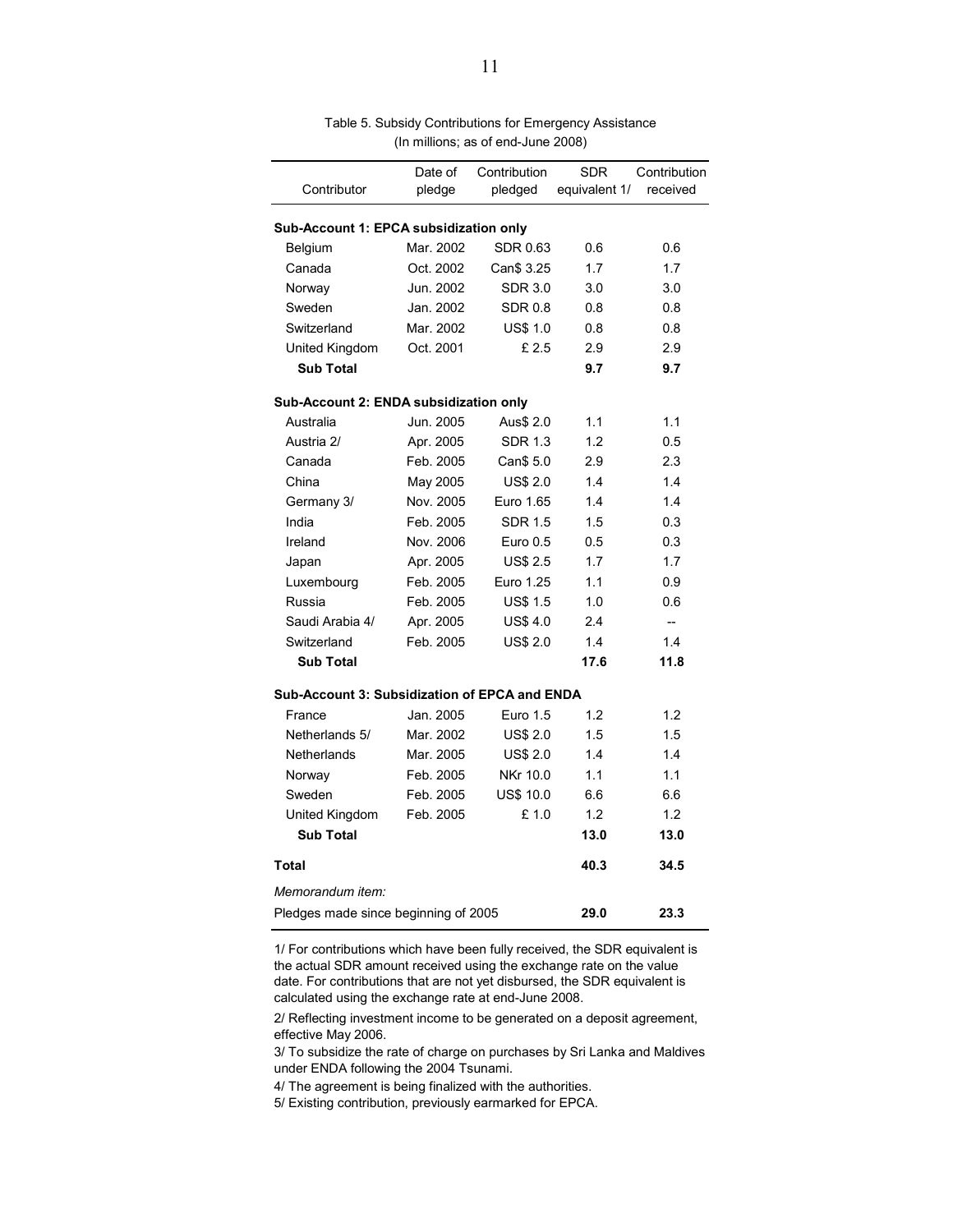|                                 |               |                               | Purchases              |  |  |
|---------------------------------|---------------|-------------------------------|------------------------|--|--|
| Country                         | Date approved | In millions of<br><b>SDRs</b> | In percent of<br>Quota |  |  |
| 1. Natural Disasters (ENDA) (7) |               | 266.0                         |                        |  |  |
| Malawi                          | Sep-02        | 17.4                          | 25.0                   |  |  |
| Grenada                         | $Jan-03$      | 2.9                           | 25.0                   |  |  |
| Grenada                         | Nov-04        | 2.9                           | 25.0                   |  |  |
| <b>Maldives</b>                 | Mar-05        | 4.1                           | 50.0                   |  |  |
| Sri Lanka                       | Mar-05        | 103.4                         | 25.0                   |  |  |
| Dominica                        | Feb-08        | 2.1                           | 25.0                   |  |  |
| Bangladesh                      | Apr-08        | 133.3                         | 25.0                   |  |  |
| 2. Post-conflict (EPCA) (22)    |               | 234.7                         |                        |  |  |
| Rwanda                          | Apr-97        | 8.9                           | 15.0                   |  |  |
| Albania                         | <b>Nov-97</b> | 8.8                           | 25.0                   |  |  |
| Rwanda                          | Dec-97        | 6.0                           | 10.0                   |  |  |
| Tajikistan                      | Dec-97        | 7.5                           | 12.5                   |  |  |
| Tajikistan                      | Apr-98        | 7.5                           | 12.5                   |  |  |
| Congo, Republic of              | <b>Jul-98</b> | 7.2                           | 12.5                   |  |  |
| Sierra Leone                    | <b>Nov-98</b> | 11.6                          | 15.0                   |  |  |
| Guinea-Bissau                   | Sep-99        | 2.1                           | 15.0                   |  |  |
| Sierra Leone                    | Dec-99        | 15.6                          | 15.0                   |  |  |
| Guinea-Bissau                   | $Jan-00$      | 1.4                           | 10.0                   |  |  |
| Sierra Leone                    | Sep-00        | 10.4                          | 10.0                   |  |  |
| Congo, Republic of              | Nov-00        | 10.6                          | 12.5                   |  |  |
| <b>Burundi</b>                  | Oct-02        | 9.6                           | 12.5                   |  |  |
| <b>Burundi</b>                  | $May-03$      | 9.6                           | 12.5                   |  |  |
| Central African Republic        | <b>Jul-04</b> | 5.6                           | 10.0                   |  |  |
| Haiti                           | Jan-05        | 10.2                          | 12.5                   |  |  |
| Haiti                           | $Oct-05$      | 10.2                          | 12.5                   |  |  |
| Central African Republic        | Jan-06        | 7.0                           | 12.5                   |  |  |
| Cote d'Ivoire                   | Aug-07        | 40.7                          | 12.5                   |  |  |
| Guinea-Bissau                   | Jan-08        | 1.8                           | 12.5                   |  |  |
| Cote d'Ivoire                   | Apr-08        | 40.7                          | 12.5                   |  |  |
| Guinea-Bissau                   | <b>Jul-08</b> | 1.8                           | 12.5                   |  |  |

Table 6. Countries that have Benefited from Subsidization of Emergency Assistance 1/

1/ Subsidization for EPCA and ENDA started in 2001 and 2005, respectively. Cases approved prior to the beginning of subsidization also received interest subsidies on their outstanding credit.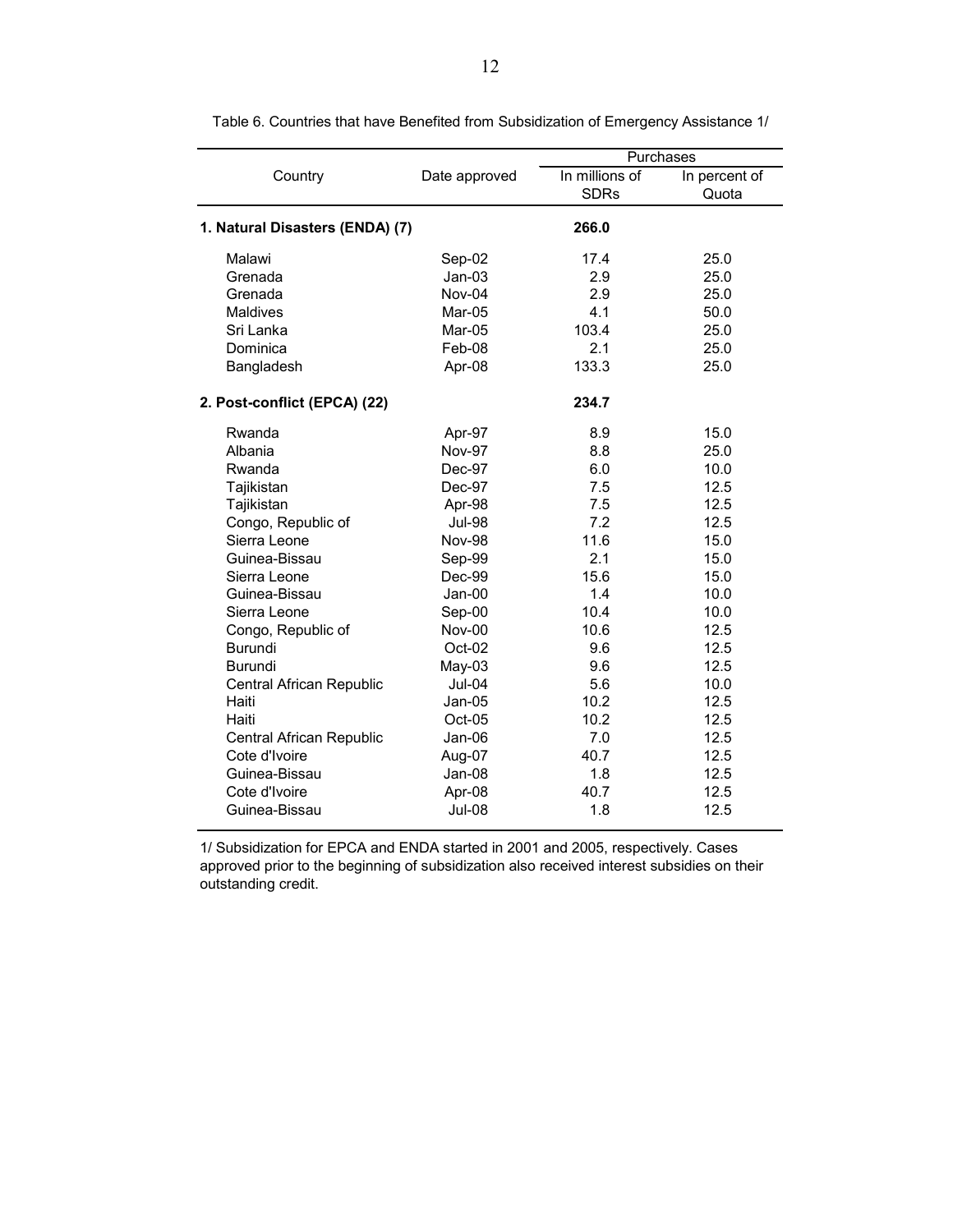|                            | Credit<br>outstanding | Subsidy<br>(in NPV terms) |
|----------------------------|-----------------------|---------------------------|
| <b>Available resources</b> |                       | 21.8                      |
| <b>EPCA</b> account        |                       | 5.4                       |
| ENDA account 1/            |                       | 6.3                       |
| EPCA/ENDA joint account    |                       | 10.1                      |
| <b>Projected needs</b>     |                       | 44.7                      |
| <b>EPCA</b>                | 84.9                  | 14.5                      |
| Côte d'Ivoire-I            | 40.7                  | 6.4                       |
| Côte d'Ivoire-II           | 40.7                  | 7.5                       |
| Guinea-Bissau-I            | 1.8                   | 0.3                       |
| Guinea-Bissau-II           | 1.8                   | 0.3                       |
| <b>ENDA</b>                | 231.6                 | 30.2                      |
| Bangladesh                 | 133.3                 | 24.5                      |
| Dominica                   | 2.1                   | 0.4                       |
| Grenada                    | 2.2                   | 0.1                       |
| <b>Maldives</b>            | 3.6                   | 0.2                       |
| Sri Lanka                  | 90.4                  | 5.1                       |
| <b>Projected shortfall</b> |                       | (22.9)                    |

(In millions of SDRs; as of end-July 2008) Table 7. Subsidy Resources and Projected Needs for Existing Emergency Assistance

1/ Including scheduled disbursements.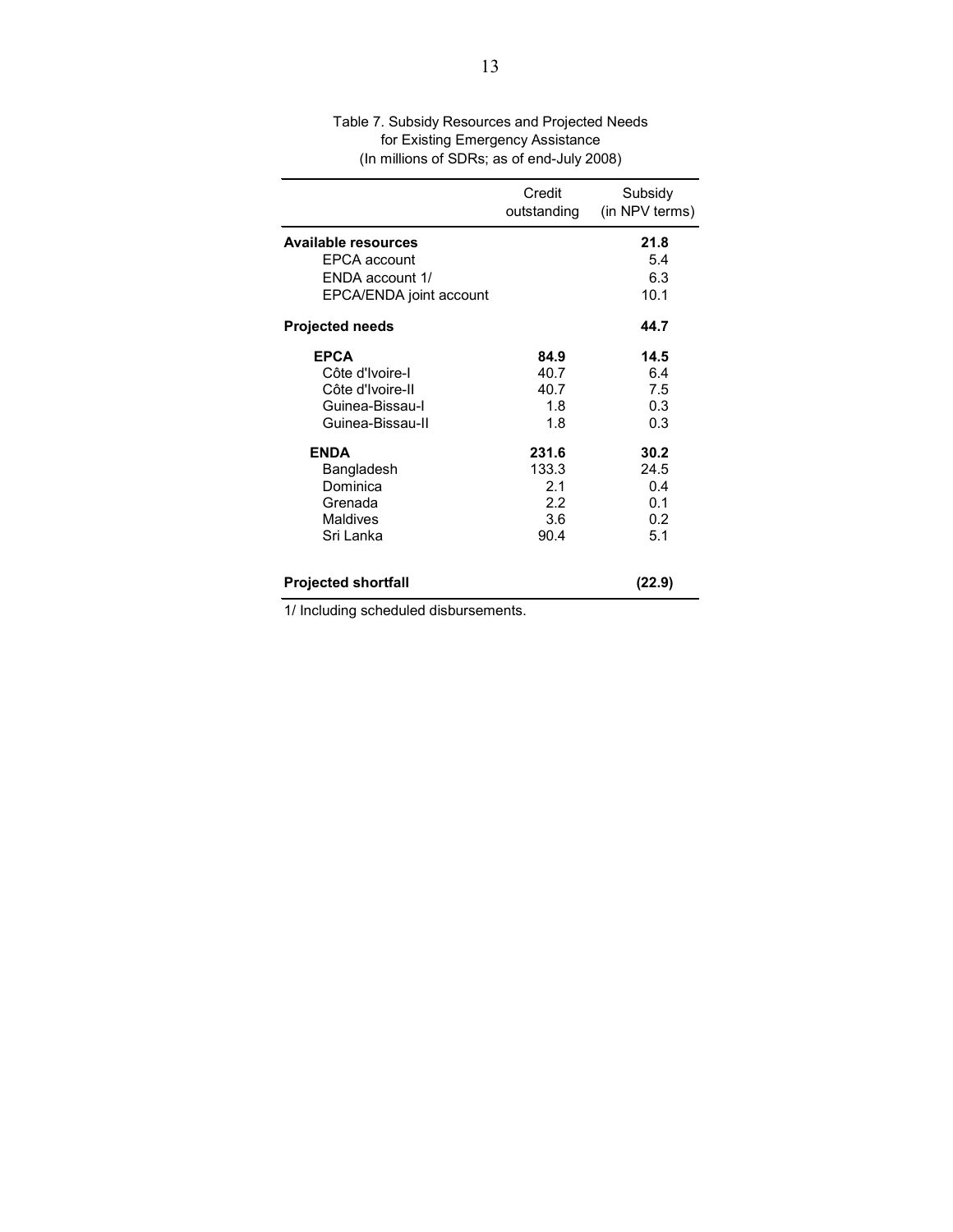|                |                                        | $\mu$ , $\mu$ , $\mu$ , $\mu$ , $\sigma$ , $\sigma$ , $\sigma$ , $\sigma$ , $\sigma$ , $\sigma$ , $\sigma$ , $\sigma$ , $\sigma$ , $\sigma$<br>Decision | Completion | Amount            | Amount            |
|----------------|----------------------------------------|---------------------------------------------------------------------------------------------------------------------------------------------------------|------------|-------------------|-------------------|
|                |                                        | point                                                                                                                                                   | point      | committed         | disbursed 1/      |
|                | <b>Completion point countries (23)</b> |                                                                                                                                                         |            | 1,559             | 1,672             |
| 1              | Benin                                  | Jul. 2000                                                                                                                                               | Mar. 2003  | 18                | 20                |
| $\overline{2}$ | <b>Bolivia</b>                         | Feb. 2000                                                                                                                                               | Jun. 2001  | 62 2/             | 65                |
| 3              | <b>Burkina Faso</b>                    | Jul. 2000                                                                                                                                               | Apr. 2002  | 44 2/             | 46                |
| 4              | Cameroon                               | Oct. 2000                                                                                                                                               | Apr. 2006  | 29                | 34                |
| 5              | Ethiopia                               | Nov. 2001                                                                                                                                               | Apr. 2004  | 45                | 47                |
| 6              | Gambia, The                            | Dec. 2000                                                                                                                                               | Dec. 2007  | $\overline{2}$    | 2                 |
| 7              | Ghana                                  | Feb. 2002                                                                                                                                               | Jul. 2004  | 90                | 94                |
| 8              | Guyana                                 | Nov. 2000                                                                                                                                               | Dec. 2003  | 57 2/             | 60                |
| 9              | Honduras                               | Jun. 2000                                                                                                                                               | Apr. 2005  | 23                | 26                |
| 10             | Madagascar                             | Dec. 2000                                                                                                                                               | Oct. 2004  | 15                | 16                |
| 11             | Malawi                                 | Dec. 2000                                                                                                                                               | Aug. 2006  | 33                | 37                |
| 12             | Mali                                   | Sep. 2000                                                                                                                                               | Mar. 2003  | 46 2/             | 49                |
| 13             | Mauritania                             | Feb. 2000                                                                                                                                               | Jun. 2002  | 35                | 38                |
| 14             | Mozambique                             | Apr. 2000                                                                                                                                               | Sep. 2001  | 107 2/            | 108               |
| 15             | Nicaragua                              | Dec. 2000                                                                                                                                               | Jan. 2004  | 64                | 71                |
| 16             | Niger                                  | Dec. 2000                                                                                                                                               | Apr. 2004  | 31                | 34                |
| 17             | Rwanda                                 | Dec. 2000                                                                                                                                               | Apr. 2005  | 47                | 51                |
| 18             | São Tomé and Príncipe                  | Dec. 2000                                                                                                                                               | Mar. 2007  | 0.8               | 0.9               |
| 19             | Senegal                                | Jun. 2000                                                                                                                                               | Apr. 2004  | 34                | 38                |
| 20             | Sierra Leone                           | Mar. 2002                                                                                                                                               | Dec. 2006  | 100               | 107               |
| 21             | Tanzania                               | Apr. 2000                                                                                                                                               | Nov. 2001  | 89                | 96                |
| 22             | Uganda                                 | Feb. 2000                                                                                                                                               | May. 2000  | 120 2/            | 122               |
| 23             | Zambia                                 | Dec. 2000                                                                                                                                               | Apr. 2005  | 469               | 508               |
|                | Decision point countries (10)          |                                                                                                                                                         |            | 748               | 41                |
| 24             | Afghanistan                            | Jul. 2007                                                                                                                                               | Floating   | $\qquad \qquad -$ | $\qquad \qquad -$ |
| 25             | Burundi                                | Aug. 2005                                                                                                                                               | Floating   | 19                | 0.3               |
| 26             | Central African Republic               | Sep. 2007                                                                                                                                               | Floating   | 17                | 3                 |
| 27             | Chad                                   | May. 2001                                                                                                                                               | Floating   | 14                | 9                 |
| 28             | Congo, Dem. Rep. of                    | Jul. 2003                                                                                                                                               | Floating   | 228               | 3                 |
| 29             | Congo, Rep. of                         | Mar. 2006                                                                                                                                               | Floating   | 6                 | $\qquad \qquad -$ |
| 30             | Guinea                                 | Dec. 2000                                                                                                                                               | Floating   | 24                | 10                |
| 31             | Guinea-Bissau                          | Dec. 2000                                                                                                                                               | Floating   | 9                 | 1                 |
| 32             | Haiti                                  | Nov. 2006                                                                                                                                               | Floating   | $\overline{c}$    | 0.1               |
| 33             | Liberia                                | Mar. 2008                                                                                                                                               | Floating   | 428               | 15                |
|                | Pre-decision point countries (6)       |                                                                                                                                                         |            |                   |                   |
| 34             | Comoros                                | $\cdots$                                                                                                                                                | $\cdots$   | $\cdots$          |                   |
| 35             | Côte d'Ivoire                          | $\cdots$                                                                                                                                                | .          | $\sim$ $\sim$     |                   |
| 36             | Eritrea                                | $\cdot$                                                                                                                                                 | .          | $\cdots$          | $\cdot$           |
| 37             | Kyrgyz Republic                        | $\cdots$                                                                                                                                                | .          | $\cdots$          | $\cdots$          |
| 38             | Nepal                                  |                                                                                                                                                         |            |                   |                   |
| 39             | Togo                                   | .                                                                                                                                                       | .          | $\sim$ $\sim$     | $\cdots$          |
|                | Protracted arrears cases (2)           |                                                                                                                                                         |            |                   |                   |
| 40             | Somalia                                | $\cdots$                                                                                                                                                | $\cdots$   | $\sim$ $\sim$     | $\cdots$          |
| 41             | Sudan                                  | $\sim$ $\sim$                                                                                                                                           | .          | $\cdots$          | $\cdots$          |
| Total          |                                        |                                                                                                                                                         |            | $2,324$ 3/        | 1,713             |

Table 8. Implementation of the HIPC Initiative (In millions of SDRs; as of end-July 2008)

1/ Includes the commitment made in NPV terms plus interest earned on that commitment.

2/ Includes commitment under the original HIPC Initiative.

3/ Including SDR 17 million committed to Côte d'Ivoire under the original HIPC Initiative.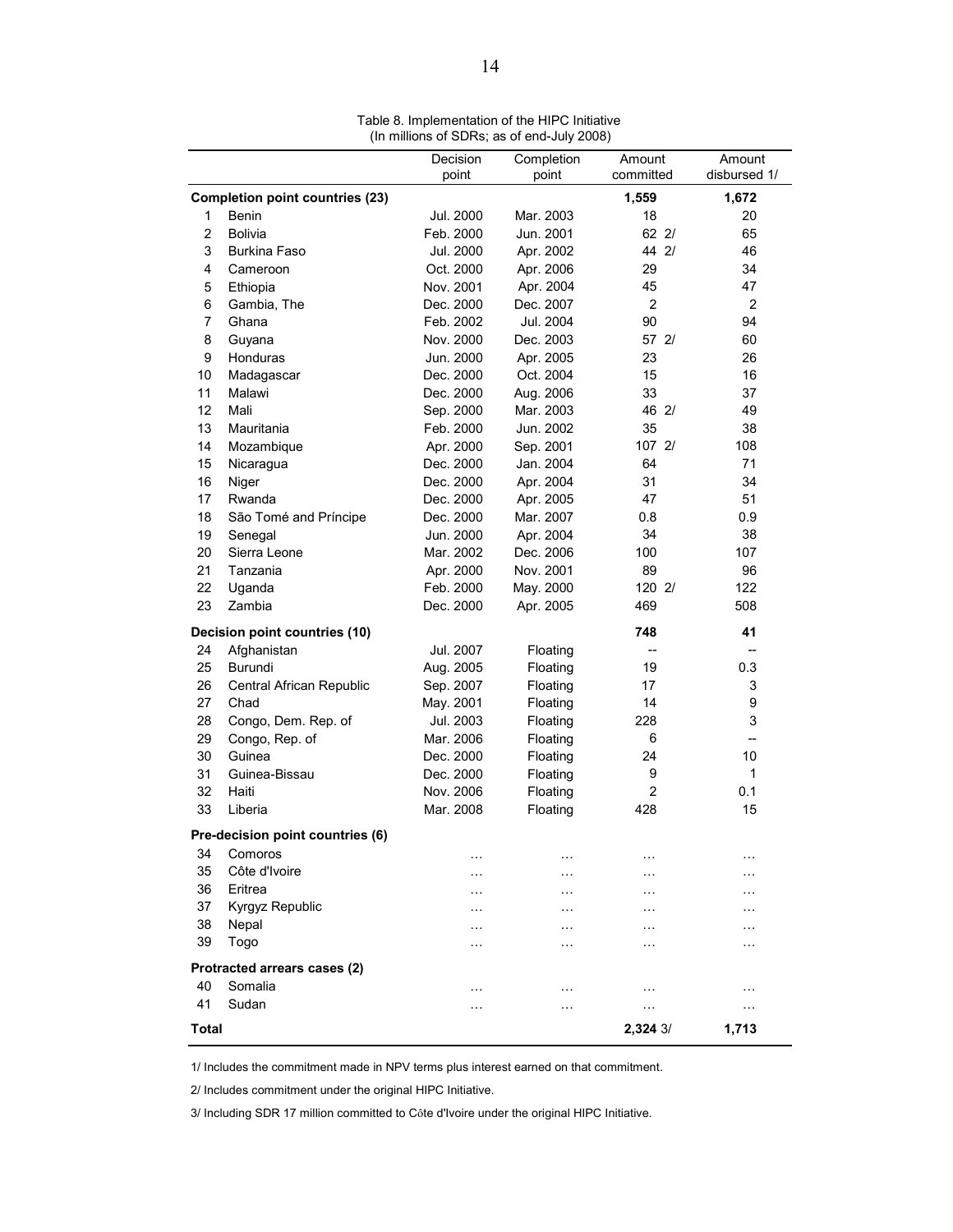15. **Since the inception of the MDRI in January 2006, 25 countries have received MDRI debt relief, totaling SDR 2.3 billion** (Table 9).<sup>16</sup> At the time of the establishment of the MDRI, the cost to the Fund of providing MDRI debt relief was estimated at about SDR 2.6 billion.<sup>17</sup> Under the established financing framework, qualifying members would receive 100 percent debt relief on the full stock of debt owed to the Fund at end-December 2004 that remains outstanding at the time the member qualifies for such debt relief and is not covered by assistance under the HIPC Initiative. The estimated cost would be covered by the resources in the MDRI-I Trust (SDR 1.5 billion) and MDRI-II Trust (SDR 1.12 billion).18

#### **A. Decision and Pre-Decision Point HIPCs**

16. **The costs to the Fund of providing HIPC and MDRI debt relief to the remaining HIPCs (excluding the protracted arrears cases) are estimated at SDR 0.5 billion in June 2008 NPV terms, or SDR 0.1 billion lower than estimated in the previous update** (Table 10). The estimated lower costs mainly reflect delays in reaching HIPC completion point by several HIPCs, in particular, by the Democratic Republic of the Congo (DRC) and Chad.19 Of this amount, the estimated costs of providing HIPC and MDRI debt relief to the HIPCs identified during the ring-fencing exercise is about SDR 8 million, slightly lower than estimated in the last update.<sup>20</sup>

1

<sup>&</sup>lt;sup>16</sup> Includes 23 countries that have reached HIPC completion point and two non-HIPCs (Cambodia and Tajikistan) with per capita income of US\$380 or less.

<sup>&</sup>lt;sup>17</sup> The overall cost of debt relief for eligible members was estimated at SDR 3.5 billion in end-2005 NPV terms. This would be financed by the resources in the MDRI-I and MDRI-II Trusts, as well as HIPC Initiative resources (estimated at SDR 0.8 billion). Excluding the latter, the net cost of the MDRI would amount to SDR 2.6 billion.

<sup>&</sup>lt;sup>18</sup> These estimates exclude the protracted arrears cases and the HIPCs that were newly identified during the HIPC Initiative ring-fenced exercise based on end-2004 debt data. The latter group comprises Eritrea, Haiti, Kyrgyz Republic, and Nepal which were identified during the ring-fencing exercise, and Afghanistan, which was added to the list of ring-fenced countries in April 2007.

 $19$  The DRC is now expected to reach the completion point in the fourth quarter of 2009 as compared to early 2009 assumed in the last update. As a result, the DRC would need to make payments from its own resources of principal on debt outstanding at end-2004 before reaching its completion point. This will reduce the stock of DRC's debt to the Fund that would be MDRI-eligible and, thus, the cost of MDRI debt relief for the Fund.

<sup>&</sup>lt;sup>20</sup> The Kyrgyz Republic is excluded from the cost estimates, as the authorities indicated in early 2007 that they did not wish to avail themselves of debt relief under the HIPC Initiative.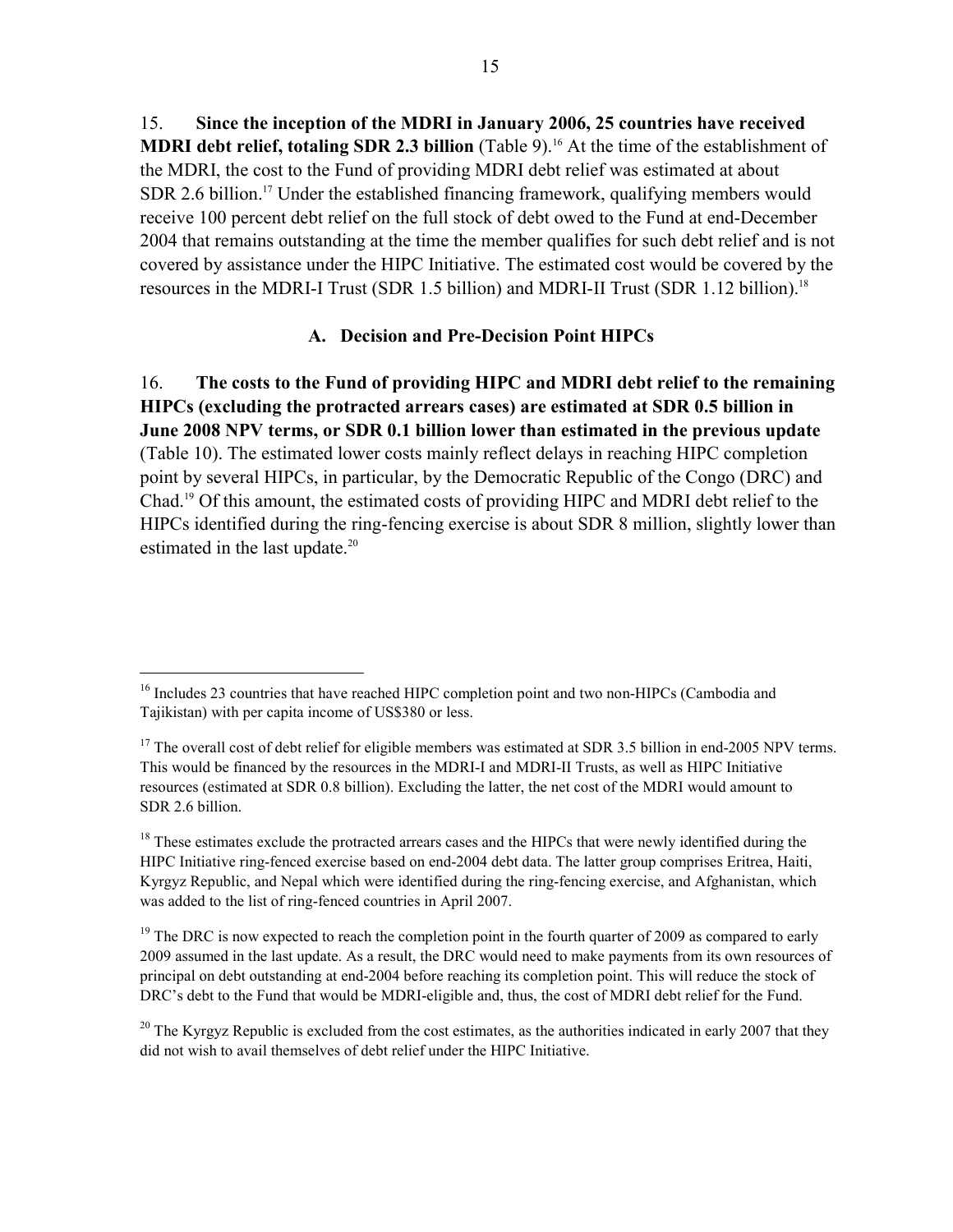|              |                            | Delivery  | Fund credit from  | Financed by          | Remaining      |               | Financed by    |
|--------------|----------------------------|-----------|-------------------|----------------------|----------------|---------------|----------------|
|              |                            | date      | disbursements     | <b>HIPC</b> umbrella | MDRI-eligible  | <b>MDRI-I</b> | <b>MDRI-II</b> |
|              |                            |           | prior to end-2004 | sub-accounts 1/      | credit         | Trust         | Trust          |
|              |                            |           | (A)               | (B)                  | $(C=A-B=D+E)$  | (D)           | (E)            |
|              | <b>HIPC countries (23)</b> |           | 2,576             | 399                  | 2,176          | 1,093         | 1,083          |
| 1            | Benin                      | Jan. 2006 | 36                | 2                    | 34             |               | 34             |
| 2            | <b>Bolivia</b>             | Jan. 2006 | 161               | 6                    | 155            |               | 155            |
| 3            | <b>Burkina Faso</b>        | Jan. 2006 | 62                | 5                    | 57             | 57            |                |
| 4            | Cameroon                   | Apr. 2006 | 173               | 24                   | 149            |               | 149            |
| 5            | Ethiopia                   | Jan. 2006 | 112               | 32                   | 80             | 80            |                |
| 6            | Gambia                     | Dec. 2007 | 9                 | $\overline{2}$       | $\overline{7}$ | 7             |                |
| 7            | Ghana                      | Jan. 2006 | 265               | 45                   | 220            | 220           |                |
| 8            | Guyana                     | Jan. 2006 | 45                | 13                   | 32             |               | 32             |
| 9            | Honduras                   | Jan. 2006 | 107               | 9                    | 98             |               | 98             |
| 10           | Madagascar                 | Jan. 2006 | 137               | 9                    | 128            | 128           |                |
| 11           | Malawi                     | Sep. 2006 | 38                | 23                   | 15             | 15            |                |
| 12           | Mali                       | Jan. 2006 | 75                | 13                   | 62             | 62            |                |
| 13           | Mauritania                 | Jun. 2006 | 33                | 3                    | 30             |               | 30             |
| 14           | Mozambique                 | Jan. 2006 | 107               | 24                   | 83             | 83            |                |
| 15           | Nicaragua                  | Jan. 2006 | 140               | 49                   | 92             |               | 92             |
| 16           | Niger                      | Jan. 2006 | 78                | 18                   | 60             | 60            |                |
| 17           | Rwanda                     | Jan. 2006 | 53                | 33                   | 20             | 20            |                |
| 18           | São Tomé and Príncipe      | Mar. 2007 | 1                 | 0                    | 1              | 1             |                |
| 19           | Senegal                    | Jan. 2006 | 100               | 6                    | 95             |               | 95             |
| 20           | Sierra Leone               | Dec. 2006 | 117               | 41                   | 77             | 77            |                |
| 21           | Tanzania                   | Jan. 2006 | 234               | 27                   | 207            | 207           |                |
| 22           | Uganda                     | Jan. 2006 | 88                | 12                   | 76             | 76            |                |
| 23           | Zambia                     | Jan. 2006 | 403               | 4                    | 398            |               | 398            |
|              | Non-HIPC countries (2) 2/  |           | 126               |                      | 126            | 126           |                |
| 24           | Cambodia                   | Jan. 2006 | 57                |                      | 57             | 57            |                |
| 25           | Tajikistan, Rep. of        | Jan. 2006 | 69                |                      | 69             | 69            |                |
| <b>Total</b> |                            |           | 2,701.8           | 399.3                | 2,302.5        | 1,219.4       | 1,083.1        |

Table 9. Debt Relief Following Implementation of the MDRI (In millions of SDRs; as of end-July 2008)

1/ Balances available at the time of MDRI debt relief.

2/ Non-HIPCs but qualified for MDRI debt relief with a per capita income below the US\$380 threshold.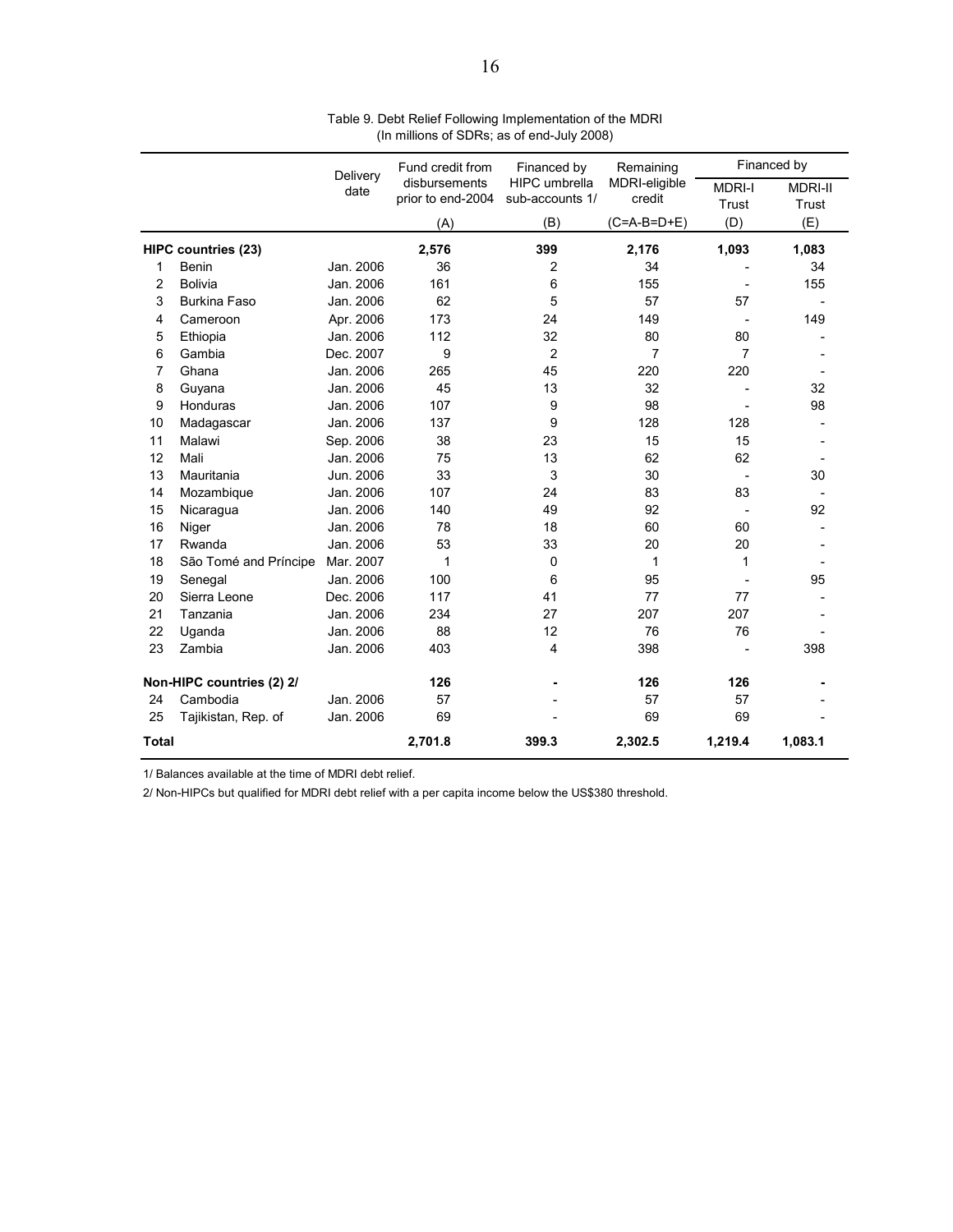| Table 10. Financing of Debt Relief to<br>the Remaining HIPCs<br>(In billions of SDRs; end-June 2008 NPV terms) |              |  |  |  |  |  |
|----------------------------------------------------------------------------------------------------------------|--------------|--|--|--|--|--|
| Resources available in                                                                                         | 0.83         |  |  |  |  |  |
| HIPC sub-account 1/                                                                                            | 0.49         |  |  |  |  |  |
| <b>MDRI-I Trust</b>                                                                                            | 0.30         |  |  |  |  |  |
| MDRI-II Trust                                                                                                  | 0.04         |  |  |  |  |  |
| <b>Financing needed from</b><br>HIPC sub-account                                                               | 0.51<br>0.38 |  |  |  |  |  |
| <b>MDRI-I Trust</b>                                                                                            | 0.12         |  |  |  |  |  |
| <b>MDRI-II Trust</b>                                                                                           | 0.01         |  |  |  |  |  |
| <b>Remaining balance</b>                                                                                       | 0.32         |  |  |  |  |  |
| HIPC sub-account                                                                                               | 0.11         |  |  |  |  |  |
| <b>MDRI-I Trust</b>                                                                                            | 0.18         |  |  |  |  |  |
| MDRI-II Trust                                                                                                  | 0.03         |  |  |  |  |  |
|                                                                                                                |              |  |  |  |  |  |

1/ Including resources in the HIPC Umbrella account.

17. **Resources available in the PRGF-HIPC and MDRI-I and II Trusts for debt relief amounted to SDR 0.8 billion at end-June 2008, more than sufficient to cover the**  estimated needs.<sup>21</sup> Specifically, available PRGF-HIPC Trust resources are projected to exceed the financing needs by SDR 0.1 billion, largely reflecting lower-than-estimated costs for two pre-decision point members (Côte d'Ivoire and Togo), while the MDRI Trusts are projected to incur a surplus of about SDR 0.2 billion due to delays in reaching completion points by the DRC and Chad. It should be noted that the estimated costs of HIPC debt relief do not include potential needs for topping-up assistance, which are inherently difficult to predict.<sup>22</sup> Moreover, these projections are based on assumptions regarding the timing of HIPC decision and completion points and the future path of interest rates, which are subject to change.

 $21$  Excluding to Liberia, as discussed below.

 $22$  To date, the Board has approved topping-up assistance to six countries (Burkina Faso, Ethiopia, Malawi, Niger, Rwanda, and São Tomé and Príncipe) amounting to SDR 63 million.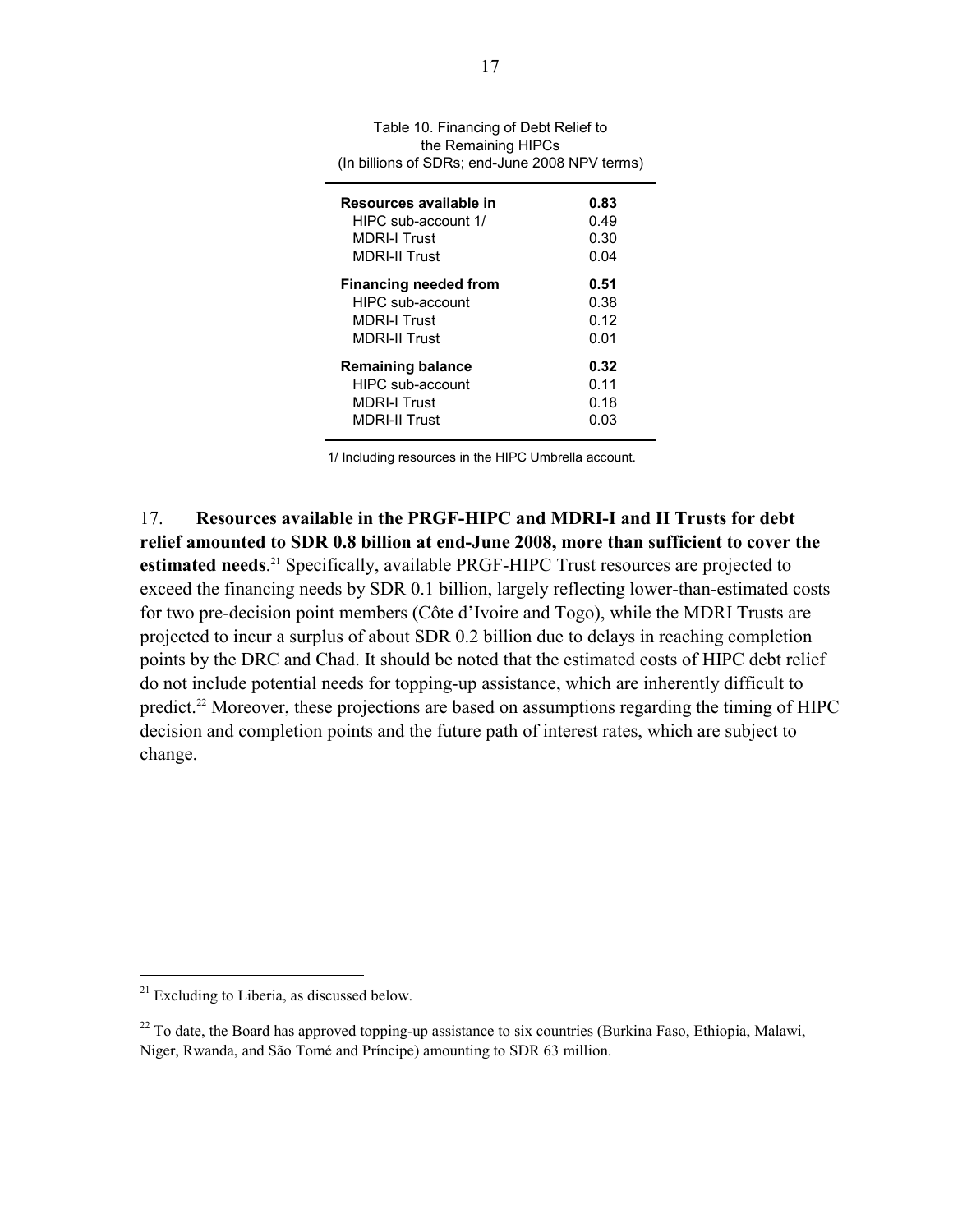# 18. **The estimated cost to the Fund of providing HIPC Initiative and beyond-HIPC debt relief to Liberia remains at about SDR 530 million, in line with the previous**

**estimate.**23 In total, 102 member countries have pledged SDR 547 million, sufficient to cover the estimated cost of debt relief. As indicated in Table 11, most of these contributions have been or will be placed in the Liberia Administered Account (LAA). So far, 74 contributors have transferred close to SDR 400 million of their contributions to the LAA, while 10 others have placed their contributions of about

 $\overline{a}$ 

Table 11. Financing of Debt Relief to Liberia (In millions of SDRs; March 14, 2008 NPV terms)

| <b>Financing needed</b>      | 528 |
|------------------------------|-----|
| <b>HIPC</b> assistance       | 427 |
| Beyond-HIPC assistance       | 101 |
| Resources in 1/              | 547 |
| Liberia Administered Account | 516 |
| <b>PRGF-HIPC Trust</b>       | 31  |

1/ Including contributions to be received.

SDR 20 million in the PRGF-HIPC Trust. Commitments of SDR 127 million pledged by 18 contributors remain to be disbursed.

#### **B. Remaining Protracted Arrears Cases**

19. **Providing debt relief to Somalia and Sudan would require substantial additional resources.** As of end-June 2008, the total stock of arrears to the Fund of these members amounted to SDR 1.3 billion. As the costs for providing debt relief to these members were not included in the original financing framework of the HIPC Initiative and the MDRI, <sup>24</sup> additional financing would need to be identified and secured when these members are ready to clear their arrears to the Fund and embark on the HIPC Initiative.<sup>25</sup> The approach developed for Liberia's arrears clearance and debt relief, including the necessary financing modalities, could provide a useful framework for Sudan and Somalia at an appropriate time.

20. **Additional resources could also potentially be needed to provide debt relief to Zimbabwe, if it were assessed to be eligible**. Currently, Zimbabwe is not PRGF-eligible and is not on the list of "ring-fenced" countries that could benefit from the HIPC Initiative. However, when Zimbabwe is ready to clear its protracted arrears to the PRGF-ESF Trust (SDR 88 million at end-June 2008), an assessment would need to be made of Zimbabwe's eligibility for the HIPC Initiative based on relevant criteria, including whether the NPV of debt at end-2004 exceeded the HIPC thresholds. On that basis, it would be determined

 $^{25}$  The G-8 committed that donors would provide the extra resources necessary for full debt relief at completion point for the three protracted arrears cases (Liberia, Somalia, and Sudan).

<sup>&</sup>lt;sup>23</sup> Liberia—Financing Modalities for Arrears Clearance and Debt Relief and Related Decision (8/28/07).

<sup>&</sup>lt;sup>24</sup> Neither Sudan nor Somalia are eligible for debt relief under MDRI, as there would be no MDRI-eligible debt following the clearance of their arrears. It would be possible, though, that they could receive beyond HIPC debt relief through other vehicles, as is envisaged for Liberia.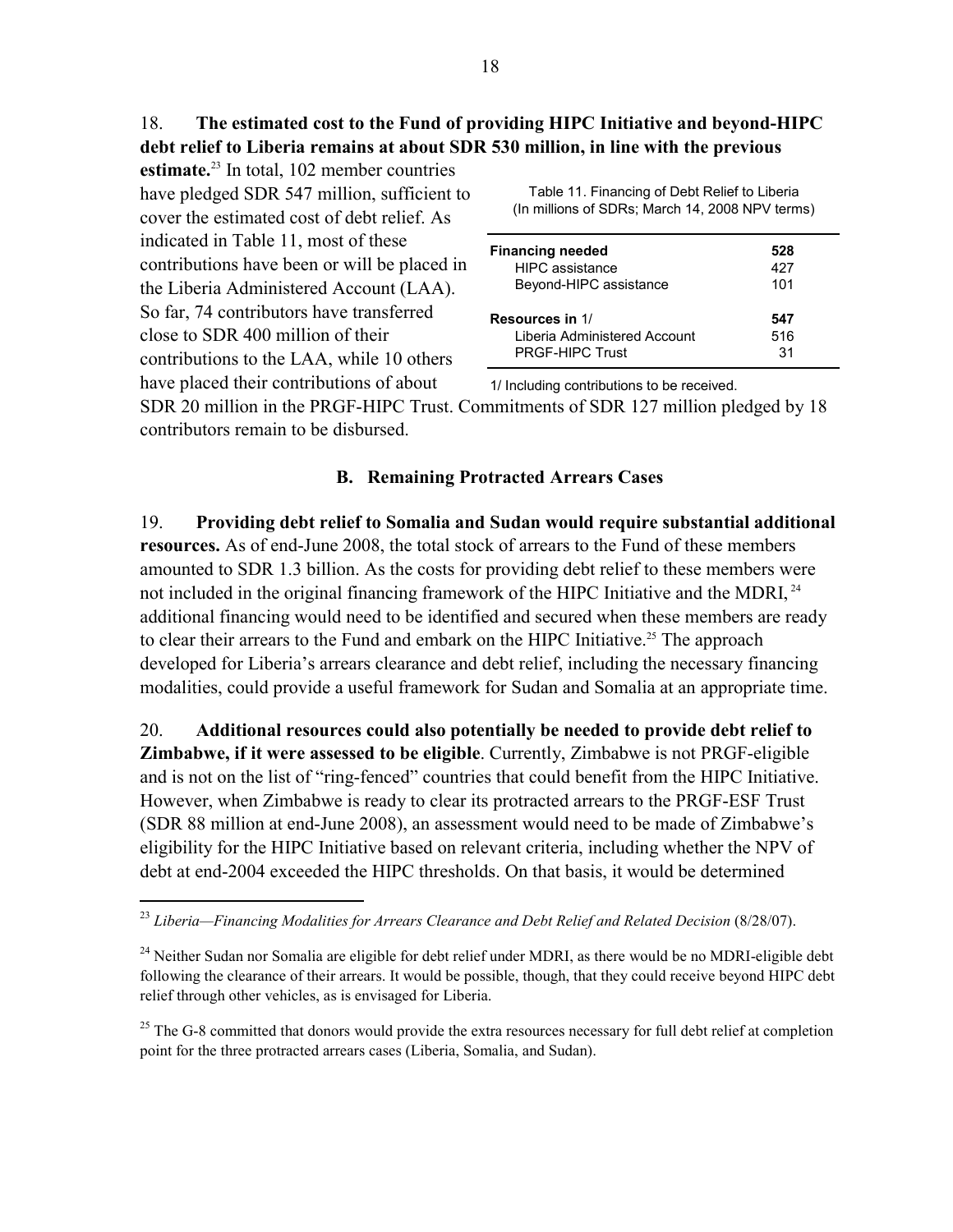whether and, if so, to what extent, additional resources would need to be identified and secured to cover HIPC and possibly beyond-HIPC debt relief for Zimbabwe.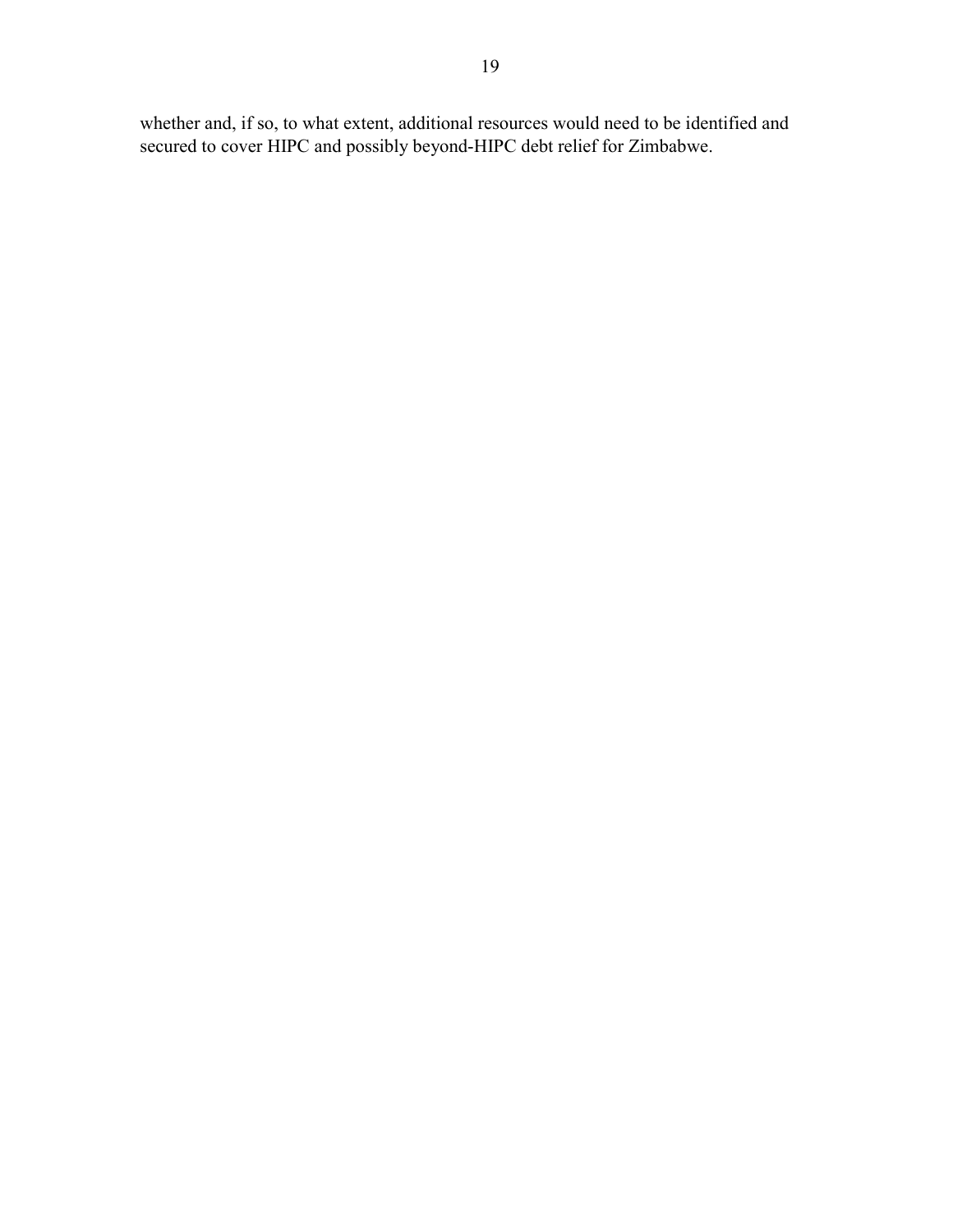|                                   | PRGF-ESF Trust 1/2/  |                                      |                          | PRGF-HIPC Trust          |                                       |                           |
|-----------------------------------|----------------------|--------------------------------------|--------------------------|--------------------------|---------------------------------------|---------------------------|
|                                   |                      | Subsidy contributions "as needed" 3/ |                          |                          | Subsidies and HIPC                    | Of which:                 |
|                                   | For<br>subsidization | For MDRI<br>debt relief              | Total                    | Loan<br>commitments      | grant contributions<br>"as needed" 3/ | Pending<br>"as needed" 3/ |
| <b>TOTAL</b>                      | 2,068.1              | 1,120.0                              | 3,188.1                  | 15,759.7                 | 1,562.3                               | 32.2                      |
| <b>Major industrial countries</b> | 1,297.2              | 818.8                                | 2,116.0                  | 12,864.8                 | 880.5                                 |                           |
| Canada                            | 128.0                | 84.8                                 | 212.8                    | 700.0                    | 48.8                                  |                           |
| France                            | 247.2                | 116.4                                | 363.6                    | 2,900.0                  | 82.2                                  | $\overline{a}$            |
| Germany                           | 112.7                | 66.1                                 | 178.8                    | 2,750.0                  | 127.2                                 | --                        |
| Italy                             | 45.1                 | 84.4                                 | 129.5                    | 1,380.0                  | 63.6                                  |                           |
| Japan                             | 399.9                | 253.4                                | 653.3                    | 5,134.8                  | 144.0                                 |                           |
| United Kingdom                    | 265.0                | 155.4                                | 420.4                    | $\overline{a}$           | 82.2                                  |                           |
| <b>United States</b>              | 99.4                 | 58.3                                 | 157.6                    | $\overline{a}$           | 332.6                                 |                           |
| Other advanced countries          | 645.4                | 250.4                                | 895.8                    | 2,452.8                  | 299.7                                 |                           |
| Australia                         | 12.2                 | 3.7                                  | 16.0                     | $\sim$                   | 24.8                                  |                           |
| Austria                           | 60.0                 | $\overline{a}$                       | 60.0                     | $\sim$                   | 14.3                                  |                           |
| Belgium                           | 66.1                 | 39.5                                 | 105.6                    | 350.0                    | 35.3                                  | --                        |
| Denmark                           | 40.2                 | 23.6                                 | 63.8                     | 100.0                    | 18.5                                  |                           |
| Finland                           | 25.8                 | 15.1                                 | 40.9                     | $\sim$                   | 8.0                                   |                           |
| Greece                            | 22.7                 | 13.3                                 | 36.0                     | $\overline{a}$           | 6.3                                   | --                        |
| Iceland                           | 2.6                  | 1.5                                  | 4.1                      | ц.                       | 0.9                                   |                           |
| Ireland                           | 5.3                  | 2.4                                  | 7.6                      | $\overline{a}$           | 5.9                                   | --                        |
| Israel                            | $\overline{a}$       | $\overline{a}$                       | $\overline{\phantom{a}}$ | --                       | 1.8                                   |                           |
| Korea                             | 39.1                 | 21.0                                 | 60.1                     | 92.7                     | 15.9                                  |                           |
|                                   | 12.9                 | Ξ.                                   | 12.9                     | $\overline{a}$           | 0.7                                   |                           |
| Luxembourg<br>Netherlands         | 128.5                | Ξ.                                   | 128.5                    | 450.0                    | 45.4                                  |                           |
| New Zealand                       | $\overline{a}$       |                                      |                          | $\sim$                   | 1.7                                   | ۵.                        |
|                                   | 26.7                 | $\overline{\phantom{a}}$<br>15.7     | --<br>42.3               | 150.0                    | 18.5                                  |                           |
| Norway                            |                      |                                      |                          |                          |                                       |                           |
| Portugal                          | 2.6                  | 1.4                                  | 4.0                      | $\overline{a}$           | 6.6                                   |                           |
| San Marino                        | $\overline{a}$       | $\overline{\phantom{a}}$             | $\overline{\phantom{a}}$ | $\sim$                   | $0.0*$                                | $\sim$                    |
| Singapore                         | 11.0                 | 6.5                                  | 17.5                     | $\overline{a}$           | 16.5                                  |                           |
| Spain                             | 15.5                 | 3.1                                  | 18.6                     | 708.4                    | 23.3                                  |                           |
| Sweden                            | 109.0                | 65.0                                 | 174.0                    | $\overline{a}$           | 18.3                                  | --                        |
| Switzerland                       | 65.1                 | 38.5                                 | 103.6                    | 601.7                    | 37.0                                  |                           |
| <b>Fuel exporting countries</b>   | 10.2                 | 6.1                                  | 16.3                     | 49.5                     | 114.3                                 | 23.2                      |
| Algeria                           | -−                   | Ξ.                                   | ц.                       |                          | 5.5                                   | Ξ.                        |
| Bahrain                           | $\overline{a}$       | $\overline{a}$                       | $\overline{a}$           | $\overline{\phantom{a}}$ | 0.9                                   | 0.9                       |
| Brunei Darussalam                 | --                   | $\overline{a}$                       | $\overline{a}$           | $\overline{\phantom{a}}$ | 0.1                                   |                           |
| Gabon                             | $\overline{a}$       | μ.                                   | Ξ.                       | $\overline{a}$           | 2.5                                   | 1.9                       |
| Iran, Islamic Republic of         | 1.0                  | 0.6                                  | 1.5                      | $\sim$                   | 2.2                                   |                           |
| Kuwait                            | $\overline{a}$       | $\overline{\phantom{a}}$             | ÷.                       | $\overline{a}$           | 3.1                                   |                           |
| Libya                             | $\overline{a}$       | Ξ.                                   | Ξ.                       | $\overline{a}$           | 7.3                                   | --                        |
| Nigeria                           | --                   | -−                                   | --                       | $\overline{\phantom{a}}$ | 13.9                                  | --                        |
| Oman                              | --                   | --                                   | --                       | --                       | 0.8                                   |                           |
| Qatar                             | $\overline{a}$       | ÷.                                   | ÷.                       | $\sim$                   | 0.5                                   |                           |
| Saudi Arabia                      | 9.2                  | 5.5                                  | 14.7                     | 49.5                     | 53.5                                  |                           |
| <b>United Arab Emirates</b>       |                      |                                      |                          |                          | 3.8                                   |                           |
| Venezuela                         | $\overline{a}$       | $\overline{a}$                       | $\overline{a}$           | $\overline{\phantom{a}}$ | 20.4                                  | 20.4                      |

| Table 12. Summary of Bilateral Contributions to the PRGF-ESF and PRGF-HIPC Trusts |
|-----------------------------------------------------------------------------------|
| (In millions of SDRs; as of end-June 2008)                                        |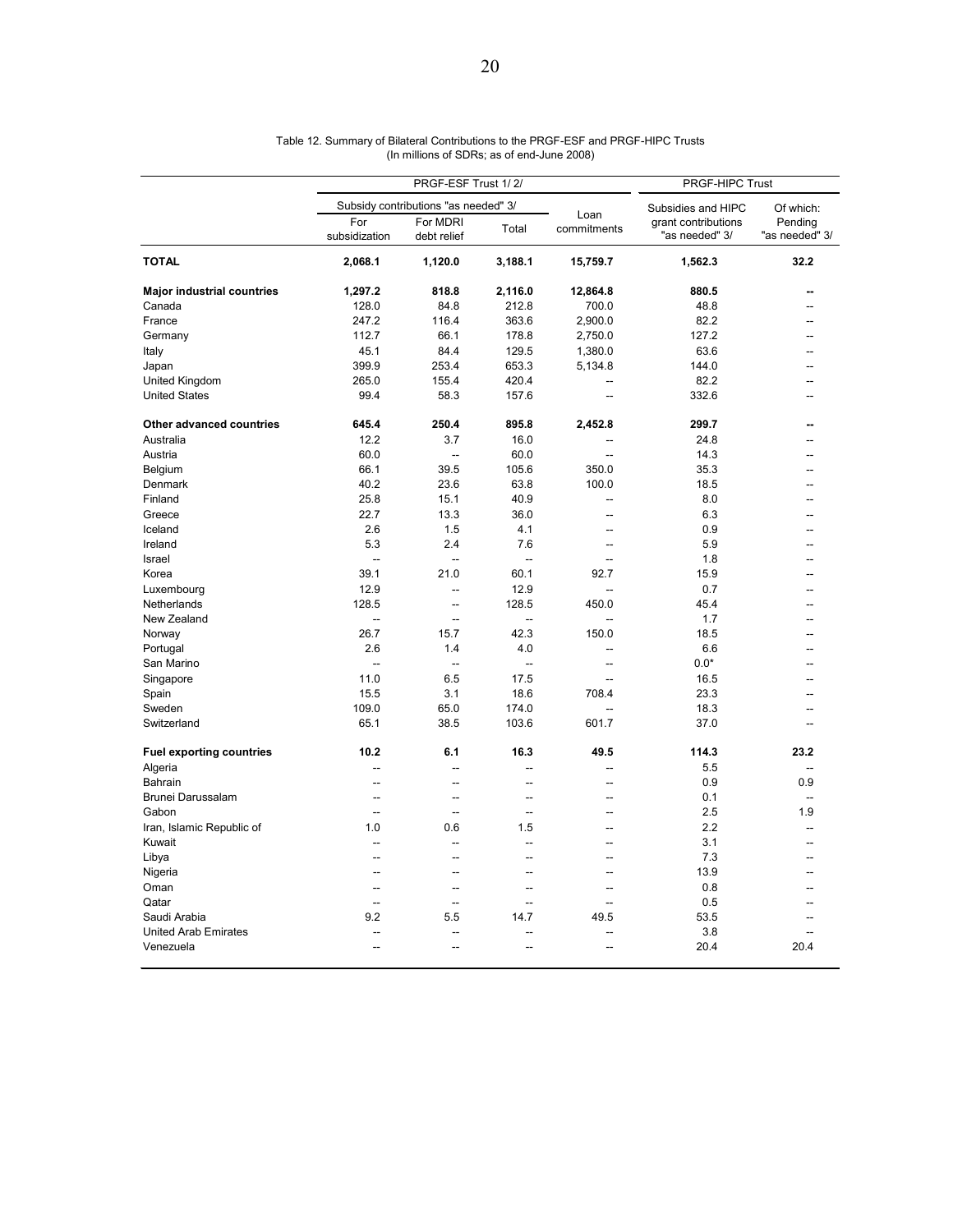|                                | PRGF-ESF Trust 1/2/      |                                      | PRGF-HIPC Trust          |                     |                                       |                           |  |
|--------------------------------|--------------------------|--------------------------------------|--------------------------|---------------------|---------------------------------------|---------------------------|--|
|                                |                          | Subsidy contributions "as needed" 3/ |                          |                     | Subsidies and HIPC                    | Of which:                 |  |
|                                | For<br>subsidization     | For MDRI<br>debt relief              | Total<br>committed       | Loan<br>commitments | grant contributions<br>"as needed" 3/ | Pending<br>"as needed" 3/ |  |
| Other developing countries     | 103.4                    | 44.8                                 | 148.2                    | 355.6               | 224.7                                 | 9.1                       |  |
| Argentina                      | 19.6                     | 11.5                                 | 31.1                     | ۵.                  | 16.2                                  | 6.4                       |  |
| Bangladesh                     | 0.5                      | 0.2                                  | 0.8                      | --                  | 1.7                                   |                           |  |
| <b>Barbados</b>                | --                       | --                                   | Ξ.                       |                     | 0.4                                   |                           |  |
| <b>Belize</b>                  | $\sim$                   | $\sim$                               | $\overline{\phantom{a}}$ | $-$                 | 0.3                                   |                           |  |
| <b>Botswana</b>                | 1.0                      | 0.6                                  | 1.6                      |                     | 6.4                                   |                           |  |
| <b>Brazil</b>                  | Ξ.                       | Ξ.                                   | Ξ.                       | $\sim$              | 15.0                                  |                           |  |
| Cambodia                       | $\overline{a}$           | $\overline{\phantom{a}}$             | $\overline{\phantom{a}}$ | Ξ.                  | $0.0*$                                |                           |  |
| Chile                          | 2.2                      | 1.3                                  | 3.6                      |                     | 4.4                                   |                           |  |
| China                          | 9.6                      | 4.2                                  | 13.8                     | 200.0               | 19.7                                  |                           |  |
| Colombia                       | $\sim$                   | $\sim$                               | L.                       | $\overline{a}$      | 0.9                                   |                           |  |
| Cyprus                         | Ξ.                       | -−                                   | Ξ.                       | --                  | 0.8                                   |                           |  |
| Dominican Republic             | $\overline{a}$           | $\overline{a}$                       | $\overline{a}$           | $\overline{a}$      | 0.5                                   | 0.5                       |  |
| Egypt                          | 7.4                      | 4.3                                  | 11.7                     | 155.6               | 1.3                                   |                           |  |
| Fiji                           | $\overline{a}$           | Ξ.                                   | ÷.                       | $\overline{a}$      | 0.1                                   |                           |  |
| Ghana                          | $\overline{a}$           | $\overline{a}$                       | $\overline{a}$           | $\overline{a}$      | 0.5                                   |                           |  |
| Grenada                        | $\overline{\phantom{a}}$ | $\overline{a}$                       | ÷.                       | --                  | 0.1                                   | 0.1                       |  |
| India                          | 11.8                     | $\overline{a}$                       | 11.8                     | $\overline{a}$      | 22.9                                  | --                        |  |
|                                |                          |                                      |                          |                     |                                       |                           |  |
| Indonesia                      | 3.6                      | 2.1                                  | 5.8                      | $\overline{a}$      | 8.2                                   |                           |  |
| Jamaica                        | --                       | -−                                   | $\overline{\phantom{a}}$ |                     | 2.7                                   |                           |  |
| Lebanon                        | $\overline{a}$           | $\sim$                               | ÷.                       | --                  | 0.4                                   | 0.4                       |  |
| Malaysia                       | 19.1                     | 11.2                                 | 30.2                     | $\sim$              | 12.7                                  | $\overline{\phantom{a}}$  |  |
| Maldives                       | --                       | $\overline{\phantom{a}}$             | $\overline{\phantom{a}}$ | $\overline{a}$      | $0.0*$                                | 0.0                       |  |
| Malta                          | 0.9                      | 0.5                                  | 1.3                      | $\sim$              | 1.1                                   | --                        |  |
| <b>Mauritius</b>               | --                       | Ξ.                                   | $\overline{\phantom{a}}$ | $\overline{a}$      | 0.1                                   |                           |  |
| Mexico                         | μ.                       | $\overline{a}$                       | ÷.                       | $\sim$              | 54.5                                  |                           |  |
| Micronesia, F. S.              | $\overline{a}$           | $\overline{a}$                       | ÷.                       | $\overline{a}$      | $0.0*$                                |                           |  |
| Morocco                        | 5.4                      | 3.2                                  | 8.5                      |                     | 1.6                                   |                           |  |
| Pakistan                       | 2.1                      | 0.3                                  | 2.4                      | $\sim$              | 3.4                                   |                           |  |
| Paraguay                       | $\overline{\phantom{a}}$ | $\overline{a}$                       | ÷.                       | $\overline{a}$      | 0.1                                   |                           |  |
| Peru                           | --                       |                                      | ц.                       |                     | 2.5                                   |                           |  |
| Philippines                    |                          | --                                   | --                       |                     | 6.7                                   |                           |  |
| Samoa                          | --                       |                                      | --                       |                     | $0.0*$                                |                           |  |
| South Africa                   |                          |                                      | Ξ.                       | ц.                  | 28.6                                  |                           |  |
| Sri Lanka                      | $\overline{a}$           | $\overline{a}$                       | --                       | $\sim$              | 0.6                                   |                           |  |
| St. Lucia                      | --                       | --                                   | --                       | --                  | 0.1                                   |                           |  |
| St. Vincent and the Grenadines |                          |                                      | Ξ.                       | ۵.                  | 0.1                                   |                           |  |
| Swaziland                      | Ξ.                       | --                                   | ÷.                       | --                  | $0.0*$                                |                           |  |
| Thailand                       | 7.4                      | 4.4                                  | 11.9                     | --                  | 4.5                                   |                           |  |
| Tonga                          | --                       | $\overline{\phantom{a}}$             | μ.                       | ÷.                  | $0.0*$                                | ÷.                        |  |
| <b>Trinidad and Tobago</b>     | $\overline{a}$           | $\overline{a}$                       | ÷.                       | $\sim$              | 1.6                                   | 1.6                       |  |
| Tunisia                        | 0.6                      | 0.3                                  | 0.9                      | --                  | 1.5                                   |                           |  |
| Turkey                         | 11.4                     | $\overline{\phantom{a}}$             | 11.4                     | --                  | $\overline{\phantom{a}}$              |                           |  |
| Uruguay                        | 0.8                      | 0.5                                  | 1.3                      |                     | 2.2                                   |                           |  |
| Vanuatu                        |                          |                                      |                          |                     | 0.1                                   | 0.1                       |  |
|                                | $\overline{\phantom{a}}$ | $\overline{a}$                       | ÷.                       | $\sim$              | 0.4                                   | $\overline{a}$            |  |
| Vietnam                        |                          |                                      |                          |                     |                                       |                           |  |

Table 12 (continued). Summary of Bilateral Contributions to the PRGF-ESF and PRGF-HIPC Trusts (In millions of SDRs; as of end-June 2008)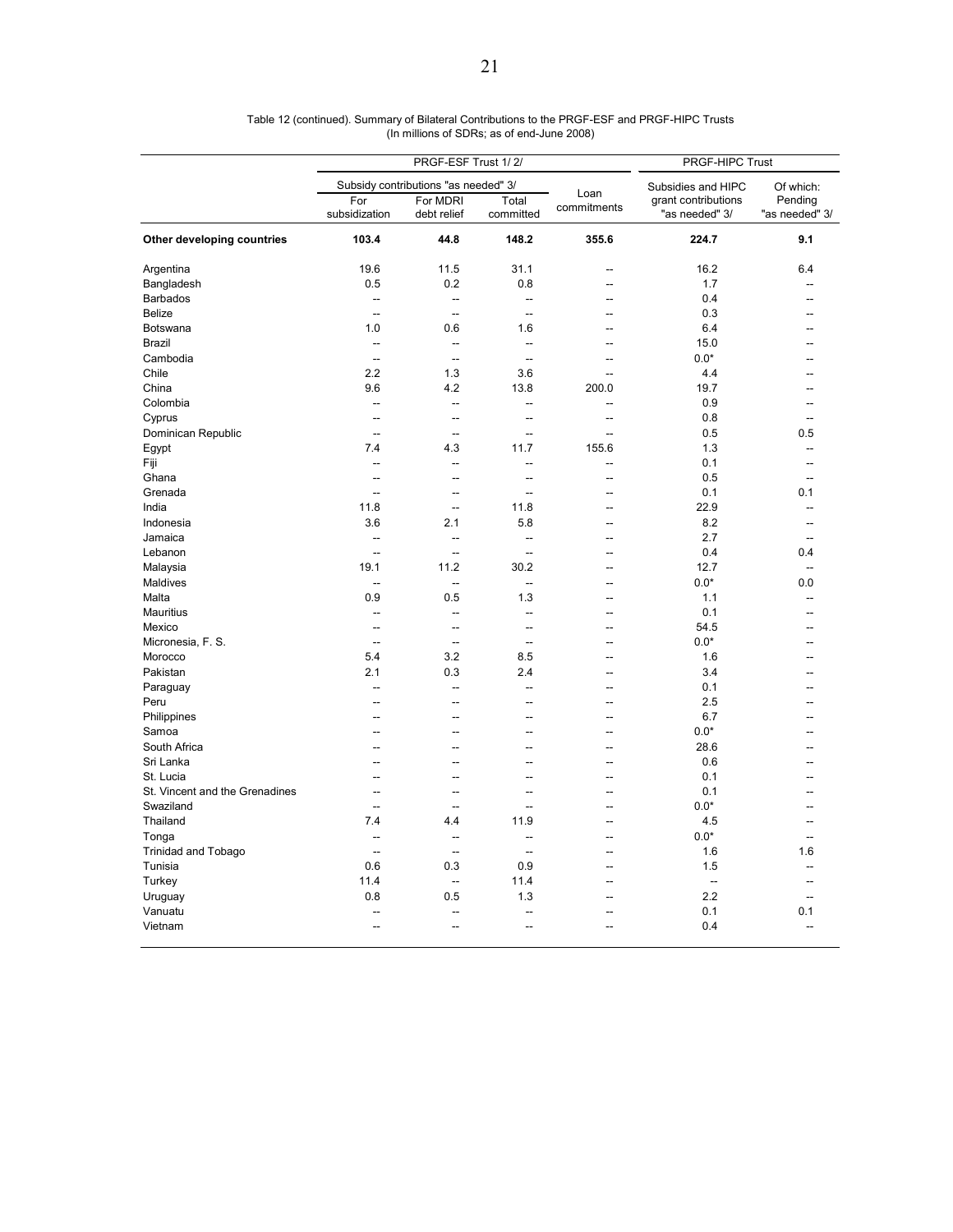|                                                                       |                      | PRGF-ESF Trust 1/2/                  | <b>PRGF-HIPC Trust</b> |                     |                                       |                           |
|-----------------------------------------------------------------------|----------------------|--------------------------------------|------------------------|---------------------|---------------------------------------|---------------------------|
|                                                                       |                      | Subsidy contributions "as needed" 3/ |                        |                     | Subsidies and HIPC                    | Of which:                 |
|                                                                       | For<br>subsidization | For MDRI debt<br>relief              | Total<br>committed     | Loan<br>commitments | grant contributions<br>"as needed" 3/ | Pending<br>"as needed" 3/ |
| <b>Countries in transition</b>                                        | 11.8                 | --                                   | 11.8                   |                     | 42.9                                  |                           |
| Croatia                                                               | --                   | --                                   |                        |                     | 0.4                                   |                           |
| Czech Republic                                                        | 11.8                 | --                                   | 11.8                   |                     | 4.1                                   |                           |
| Estonia                                                               | --                   | --                                   | --                     |                     | 0.5                                   |                           |
| Hungary                                                               | --                   |                                      | --                     |                     | 6.0                                   |                           |
| Latvia                                                                | --                   | --                                   | --                     |                     | 1.0                                   |                           |
| Poland                                                                | --                   | --                                   | --                     | --                  | 12.0                                  |                           |
| <b>Russian Federation</b>                                             | --                   | --                                   | --                     |                     | 14.6                                  |                           |
| Slovak Republic                                                       | --                   |                                      | --                     | --                  | 4.0                                   |                           |
| Slovenia                                                              |                      |                                      |                        |                     | 0.4                                   |                           |
| Memorandum Item:<br><b>OPEC Fund for International</b><br>Development |                      |                                      |                        | 37.0                |                                       |                           |

#### Table 12 (concluded). Summary of Bilateral Contributions to the PRGF-ESF and PRGF-HIPC Trusts (In millions of SDRs; as of end-June 2008)

\* Less than SDR 5,000.

1/ Subsidy contributions of Bangladesh, Belgium, Czech Republic, India, Luxembourg, Netherlands, Saudi Arabia, Sweden, and Thailand are held in the PRGF Subsidy Account. Tunisia's contribution is held in both PRGF Subsidy Account and ESF Subsidy Account. All other countries' contributions are held in the PRGF-ESF Subsidy Account.

2/ Excludes the G-8 commitment of SDR 100 million in end-2005 NPV terms and new ESF subsidy contributions.

3/ Estimated values of total contributions include forthcoming contributions that are not yet received. The term "as needed" refers to the nominal sum of concessional assistance taking into account the profile of subsidy needs associated with PRGF lending and the provision of HIPC assistance, respectively.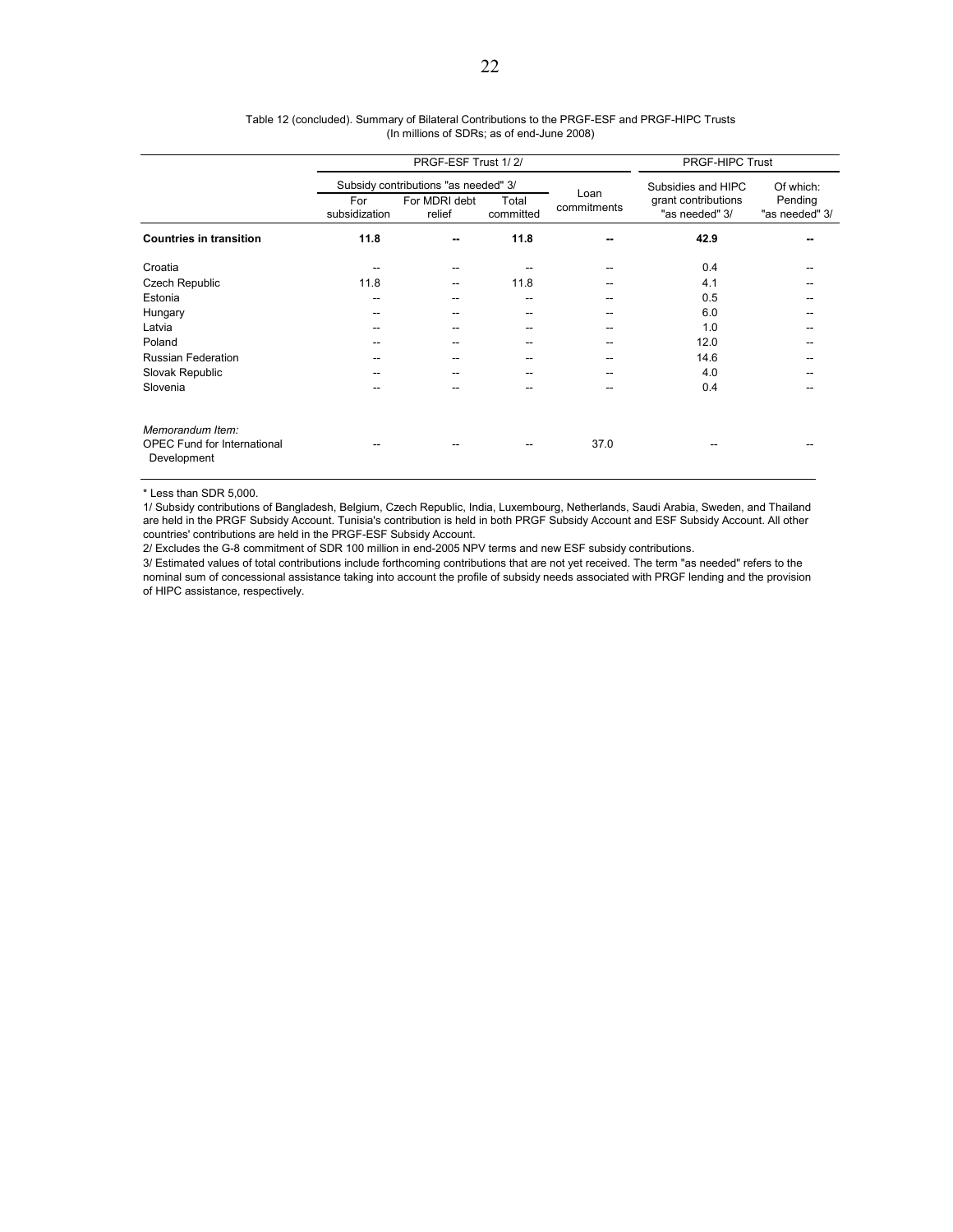#### Table 13. PRGF-ESF Trust—Subsidy Agreements 1/ (In millions of SDRs; as of end-June 2008)

|                                                                      |                                |                 |              |                                       |                      | Interest          |                     |
|----------------------------------------------------------------------|--------------------------------|-----------------|--------------|---------------------------------------|----------------------|-------------------|---------------------|
|                                                                      | Effective date of<br>agreement | Vehicle 2/      | Agreed       | Deposit/Investment Amount<br>Received | Outstanding          | Rate<br>(percent) | Maturity<br>(years) |
|                                                                      |                                |                 |              |                                       |                      |                   |                     |
| Austria                                                              |                                |                 |              |                                       |                      |                   |                     |
| Austrian National Bank                                               | Jun. 8, 1988                   | Admin. Account  | 60.0         | 60.0                                  | $\sim$               | 0.5               | $5\frac{1}{2} - 10$ |
| Austrian National Bank                                               | Apr. 19, 1994                  | Admin. Account  | 50.0         | 50.0                                  | $\overline{a}$       | 0.5               | $5\frac{1}{2} - 10$ |
| <b>Belgium</b>                                                       |                                |                 |              |                                       |                      |                   |                     |
| National Bank of Belgium                                             | Jun. 30, 1989                  | Admin. Account  | 100.0        | 100.0                                 | $\overline{a}$       | 0.5               | 10                  |
| National Bank of Belgium                                             | Apr. 21, 1994                  | Admin. Account  | 80.0         | 80.0                                  | $\sim$               | 0.5               | 10                  |
| <b>Botswana</b>                                                      |                                |                 |              |                                       |                      |                   |                     |
| Bank of Botswana 3/4/                                                | Jun. 30, 1994                  | Admin. Account  | 6.9          | 6.9                                   | Ξ.                   | 2.0               | 10                  |
| Chile                                                                |                                |                 |              |                                       |                      |                   |                     |
| Banco Central de Chile                                               | Aug. 24, 1994                  | Admin. Account  | 15.0         | 15.0                                  | --                   | 0.5               | 5                   |
| Greece                                                               |                                |                 |              |                                       |                      |                   |                     |
| <b>Bank of Greece</b>                                                | Nov. 30, 1988                  | Admin, Account  | 35.0         | 35.0                                  |                      | 0.5               | $5\frac{1}{2} - 10$ |
| <b>Bank of Greece</b>                                                | Apr. 22, 1994                  | Admin. Account  | 35.0         | 35.0                                  | $\sim$               | 0.5               | $5\frac{1}{2} - 10$ |
| Indonesia                                                            |                                |                 |              |                                       |                      |                   |                     |
| Bank Indonesia 5/                                                    | Jun. 23, 1994                  | Admin. Account  | 25.0         | 25.0                                  | $\overline{a}$       | ă.                | 10                  |
| Iran, Islamic Republic of                                            |                                |                 |              |                                       |                      |                   |                     |
| Central Bank of Iran                                                 | May 24, 1994                   | Admin. Account  | 5.0          | 5.0                                   | $\sim$               | 0.5               | 10                  |
| Malaysia                                                             |                                |                 |              |                                       |                      |                   |                     |
| Bank Negara Malaysia                                                 | May 17, 1988                   | Subsidy Account | 40.0         | 40.0                                  |                      | 0.5               | 10                  |
| Bank Negara Malaysia 4/                                              | Jun. 30, 1994                  | Subsidy Account | 40.0         | 40.0                                  | --                   | 2.0               | 10                  |
| <b>Malta</b>                                                         |                                |                 |              |                                       |                      |                   |                     |
| Central Bank of Malta                                                | Dec. 13, 1989                  | Subsidy Account | 1.4          | 1.4                                   | $\overline{a}$       | 0.5               | 13                  |
| Central Bank of Malta                                                | May 27, 1994                   | PRGF-ESF        | 1.4          | 1.4                                   | $\sim$               | 0.5               | 13                  |
|                                                                      |                                | Subsidy Account |              |                                       |                      |                   |                     |
| Pakistan                                                             |                                |                 |              |                                       |                      |                   |                     |
| State Bank of Pakistan 6/                                            | Apr. 21, 1994                  | PRGF-ESF        | 10.0         | 10.0                                  | 10.0                 | 0.5               | 16                  |
|                                                                      |                                | Subsidy Account |              |                                       |                      |                   |                     |
| Portugal                                                             |                                |                 |              |                                       |                      |                   |                     |
| Banco do Portugal                                                    | May 5, 1994                    | Admin, Account  | 13.1         | 13.1                                  | 0.4                  | 0.5               | $6 - 10$            |
|                                                                      |                                |                 |              |                                       |                      |                   |                     |
| Saudi Arabia                                                         |                                | PRGF-ESF        | 132.6        | 38.2                                  | 38.2                 | 0.5               | 15%                 |
| The Saudi Fund for Development and<br>the Kingdom of Saudi Arabia 7/ | April 11, 2006                 | Subsidy Account |              |                                       |                      |                   |                     |
|                                                                      |                                |                 |              |                                       |                      |                   |                     |
| Singapore                                                            |                                |                 |              |                                       |                      |                   |                     |
| Monetary Authority of Singapore                                      | Nov. 4, 1988                   | Subsidy Account | 40.0         | 40.0                                  |                      | 2.0               | 10                  |
| Monetary Authority of Singapore 4/                                   | May 20, 1994                   | Subsidy Account | 40.0         | 40.0                                  | $\ddot{\phantom{1}}$ | 2.0               | 10                  |
| Spain                                                                |                                |                 |              |                                       |                      |                   |                     |
| Government of Spain 8/                                               | Feb. 8, 1995                   | <b>PRGF-ESF</b> | 60.3         | 39.7                                  | 18.3                 | 0.5               | 10                  |
|                                                                      |                                | Subsidy Account |              |                                       |                      |                   |                     |
| <b>Thailand</b>                                                      |                                |                 |              |                                       |                      |                   |                     |
| <b>Bank of Thailand</b><br>Bank of Thailand                          | Jun. 14, 1988                  | Subsidy Account | 20.0<br>40.0 | 20.0<br>40.0                          | Ξ.<br>--             | 2.0<br>2.0        | 10<br>10            |
|                                                                      | Apr. 22, 1994                  | Subsidy Account |              |                                       |                      |                   |                     |
| <b>Trinidad and Tobago</b>                                           |                                |                 |              |                                       |                      |                   |                     |
| Government of Trinidad and Tobago                                    | Dec. 7, 2006                   | PRGF-ESF        | 3.0          | 3.0                                   | 3.0                  | 1.0               | 10                  |
|                                                                      |                                | Subsidy Account |              |                                       |                      |                   |                     |
| Tunisia                                                              |                                |                 |              |                                       |                      |                   |                     |
| Banque Centrale de Tunisie 9/                                        | May 4, 1994                    | Subsidy Account | 3.6          | 3.6                                   | --                   | 0.5               | 10                  |
| Uruguay                                                              |                                |                 |              |                                       |                      |                   |                     |
| Banco Central del Uruguay 10/                                        | Jul. 7, 1994                   | Subsidy Account | 7.2          | 7.2                                   |                      |                   | 10                  |
|                                                                      |                                |                 |              |                                       |                      |                   |                     |
| Total                                                                |                                |                 | 864.4        | 749.4                                 | 70.0                 |                   |                     |

1/ Subsidy contributions to the PRGF-ESF Trust result from the difference between the investment income on contributions and the below market rate of interest paid to contributors.

2/ In January 2006, the original PRGF Subsidy Account was renamed as the PRGF-ESF Subsidy Account, and two new subsidy accounts, the ESF Subsidy Account and the PRGF Subsidy Account, were established. For deposits/investments that have not yet expired, the current name of the account is presented. For deposits/investments that have been repaid, the old name of Subsidy Account is kept.

3/ Equivalent of US\$10 million (at the exchange rate of June 29, 1994).

4/ The Fund made early repayments to Botswana, Malaysia, and Singapore on March 1, 2004. 5/ Interest rate paid is equivalent to the return on investment by the Fund on this deposit (net of any costs), less 2.0 percent per annum. If the

interest rate obtained is less than 2.0 per annum, the deposit shall bear zero interest.

6/ All the deposits will be repaid together at the end of sixteen years after the date of the first deposit.

7/ Including (i) a new investment of SDR 38.2 million; and (ii) a rollover of two investments of SDR 49.8 million and SDR 27.9 million and of the deposit of SDR 16.7 million from the PRGF-HIPC Trust upon their maturities in 2011, 2011-14, and 2018, respectively.

8/ The investment coincides with the repayment of each of the first nine (out of ten) semiannual installments of a drawing of the PRGF-ESF Trust loan of SDR 67 million from the Government of Spain (the Instituto de Crédito Oficial).

9/ Equivalent of US\$5 million (at the exchange rate of May 11, 1994).

10/ Interest rate paid is equivalent to the return on this investment by the Fund (net of any costs), less 2.6 percent per annum. If the interest rate obtained by the Fund is 2.6 percent per annum or less, the investment shall bear zero interest.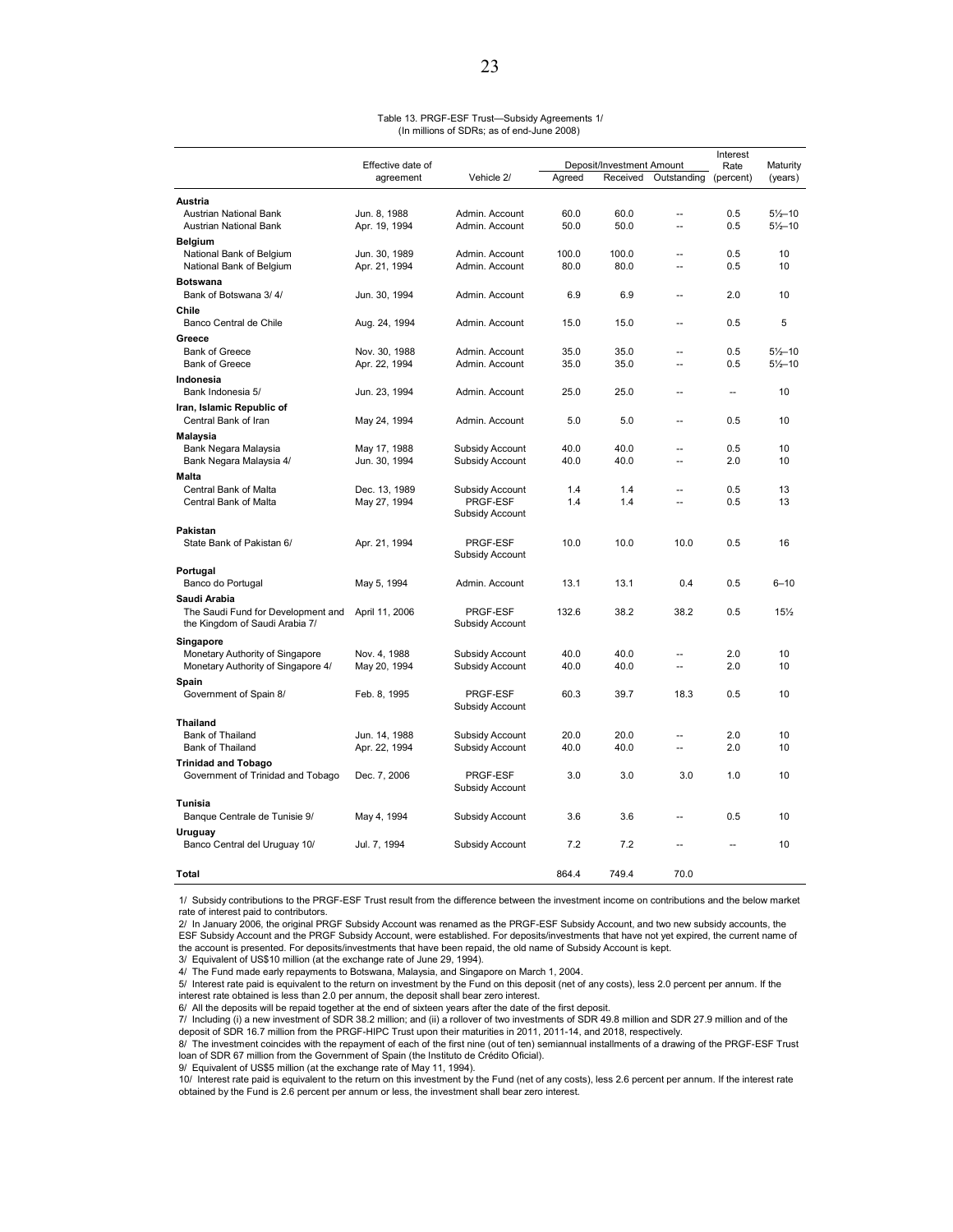| Table 14. PRGF-ESF Trust-Loan Agreements   |  |
|--------------------------------------------|--|
| (In millions of SDRs; as of end-June 2008) |  |

|                                                                              | Effective date |                                        | Loan        | Amount Disbursed |                             | Early repayment related | Amount      |
|------------------------------------------------------------------------------|----------------|----------------------------------------|-------------|------------------|-----------------------------|-------------------------|-------------|
|                                                                              | of agreement   | <b>Expiration date</b><br>for drawings | commitments | Amount           | In percent of<br>commitment | to the MDRI             | outstanding |
| <b>Belgium</b>                                                               |                |                                        |             |                  |                             |                         |             |
| National Bank of Belgium 1/                                                  | Jul. 2, 1999   | Dec. 31, 2014                          | 350.0       | 266.5            | 76.2                        | 163.0                   | 76.7        |
| Canada                                                                       |                |                                        |             |                  |                             |                         |             |
| Government of Canada                                                         | Feb. 22, 1989  | Dec. 31, 1997                          | 300.0       | 300.0            | 100.0                       | 16.1                    |             |
| Government of Canada                                                         | May 9, 1995    | Dec. 31, 2005                          | 400.0       | 400.0            | 100.0                       | 110.1                   | 185.4       |
| China<br>Government of China 1/                                              | Jul. 05, 1994  | Dec. 31, 2014                          | 200.0       | 189.0            | 94.5                        | 49.0                    | 85.0        |
| <b>Denmark</b>                                                               |                |                                        |             |                  |                             |                         |             |
| National Bank of Denmark                                                     | May 3, 2000    | Dec. 31, 2003                          | 100.0       | 100.0            | 100.0                       | 100.0                   |             |
| Egypt                                                                        |                |                                        |             |                  |                             |                         |             |
| Central Bank of Egypt 1/                                                     | Jun. 13, 1994  | Dec. 31, 2014                          | 155.6       | 114.0            | 73.3                        | 21.9                    | 32.7        |
| <b>France</b>                                                                |                |                                        |             |                  |                             |                         |             |
|                                                                              | Apr. 05, 1988  | Dec. 31, 1997                          | 800.0       | 800.0            | 100.0                       |                         |             |
| Agence Française de Développement 2/<br>Agence Française de Développement 2/ | Jan. 03, 1995  | Dec. 31, 2005                          | 750.0       | 750.0            | 100.0                       | Ξ.                      | 260.1       |
| Agence Française de Développement 1/2/                                       | Dec. 17, 1999  | Dec. 31, 2014                          | 1,350.0     | 692.2            | 51.3                        | 376.1                   | 316.1       |
| Germany                                                                      |                |                                        |             |                  |                             |                         |             |
| Kreditanstalt für Wiederaufbau                                               | Mar. 31, 1989  | Dec. 31, 1997                          | 700.0       | 700.0            | 100.0                       | 19.7                    | ц,          |
| Kreditanstalt für Wiederaufbau                                               | May 17, 1995   | Dec. 31, 2005                          | 700.0       | 700.0            | 100.0                       | 313.0                   | 132.3       |
| Kreditanstalt für Wiederaufbau 1/                                            | Jun. 19, 2000  | Dec. 31, 2009                          | 1,350.0     | 377.3            | 27.9                        | 180.6                   | 185.1       |
| Italy                                                                        |                |                                        |             |                  |                             |                         |             |
| Bank of Italy 3/                                                             | Oct. 04, 1990  | Dec. 31, 1997                          | 370.0       | 370.0            | 100.0                       | 11.7                    |             |
| Bank of Italy 3/                                                             | May. 29, 1998  | Dec. 31, 2005                          | 210.0       | 210.0            | 100.0                       | 170.9                   |             |
| Bank of Italy 1/                                                             | Mar. 1, 2000   | Dec. 31, 2014                          | 800.0       | 572.9            | 71.6                        | 63.5                    | 465.5       |
| Japan                                                                        |                |                                        |             |                  |                             |                         |             |
| Japan Bank for International Cooperation 4/                                  | Apr. 12, 1988  | Dec. 31, 1997                          | 2,200.0     | 2,200.0          | 100.0                       | $\overline{a}$          |             |
| Japan Bank for International Cooperation 1/4/                                | Oct. 05, 1994  | Dec. 31, 2014                          | 2,934.8     | 2,720.2          | 92.7                        | Ξ.                      | 1.805.0     |
| Korea                                                                        |                |                                        |             |                  |                             |                         |             |
| Bank of Korea                                                                | Apr. 20 1989   | Dec. 31, 1997                          | 65.0        | 65.0             | 100.0                       | 0.3                     | $\sim$      |
| Bank of Korea                                                                | Jun. 20, 1994  | Dec. 31, 2005                          | 27.7        | 27.7             | 100.0                       | 20.0                    |             |
| Netherlands                                                                  |                |                                        |             |                  |                             |                         |             |
| Bank of the Netherlands 1/                                                   | Sep. 29, 1999  | Dec. 31, 2014                          | 450.0       | 283.7            | 63.1                        | 55.2                    | 218.6       |
| Norway                                                                       |                |                                        |             |                  |                             |                         |             |
| Bank of Norway                                                               | Apr. 14, 1988  | Dec. 31, 1997                          | 90.0        | 90.0             | 100.0                       | 2.7                     |             |
| Bank of Norway                                                               | Jun. 16, 1994  | Dec. 31, 2005                          | 60.0        | 60.0             | 100.0                       | 32.5                    |             |
| OPEC Fund for International Development 5/                                   | Dec. 20, 1994  | Dec. 31, 2005                          | 37.0        | 37.0             | 100.0                       | 25.7                    |             |
| Spain                                                                        |                |                                        |             |                  |                             |                         |             |
| Bank of Spain 6/                                                             | Jun. 20, 1988  | Jun. 30, 1993                          | 216.4       | 216.4            | 100.0                       | $\sim$                  |             |
| Government of Spain                                                          | Feb. 08, 1995  | Dec. 31, 2005                          | 67.0        | 67.0             | 100.0                       | $\overline{a}$          | 25.0        |
| Bank of Spain 1/                                                             | Feb. 14, 2000  | Dec. 31, 2014                          | 425.0       | 234.1            | 55.1                        | 41.4                    | 192.7       |
| Switzerland                                                                  |                |                                        |             |                  |                             |                         |             |
| Swiss Confederation 7/                                                       | Dec. 23, 1988  | Dec. 31, 1997                          | 200.0       | 200.0            | 100.0                       | $\sim$                  |             |
| Swiss National Bank 1/                                                       | Jun. 22, 1995  | Dec. 31, 2014                          | 401.7       | 306.8            | 76.4                        | 44.7                    | 175.7       |
| Subtotal                                                                     |                |                                        | 15,710.2    | 13,049.9         | 83.1                        | 1,818.0                 | 4,155.7     |
| <b>Associated Agreement -</b>                                                |                |                                        |             |                  |                             |                         |             |
| Saudi Fund for Development (SFD)                                             | Feb. 27, 1989  | 8/<br>$\overline{a}$                   | 49.5        | 49.5             | 100.0                       | ٠.                      |             |
| Total Loan and Associated Loan Agreements 9/                                 |                |                                        | 15,759.7    | 13.099.4         | 83.1                        | 1.818.0                 | 4,155.7     |

1/ Including additional loan commitments for interim PRGF operations.<br>2/ Before April 17, 1998, known as Caisse Française de Développement.<br>3/ In late 1999, the Bank of Italy replaced the Ufficio Italiano dei Cambi as lend

5/ The loan commitment is for the SDR equivalent of US\$50 million.

6/ The original loan commitment of the Bank of Spain was SDR 220 million; however, only SDR 216.4 million was drawn and disbursed by the expiration date for drawings.<br>7/ The full loan commitment of SDR 200 million was draw

9/ Any mismatch of outstanding resources between the amount owed by PRGF borrowers and the amount owed to PRGF lenders arises because of mismatches in timing between drawdowns from lenders to the Trust and disbursements of PRGF loans to borrowers.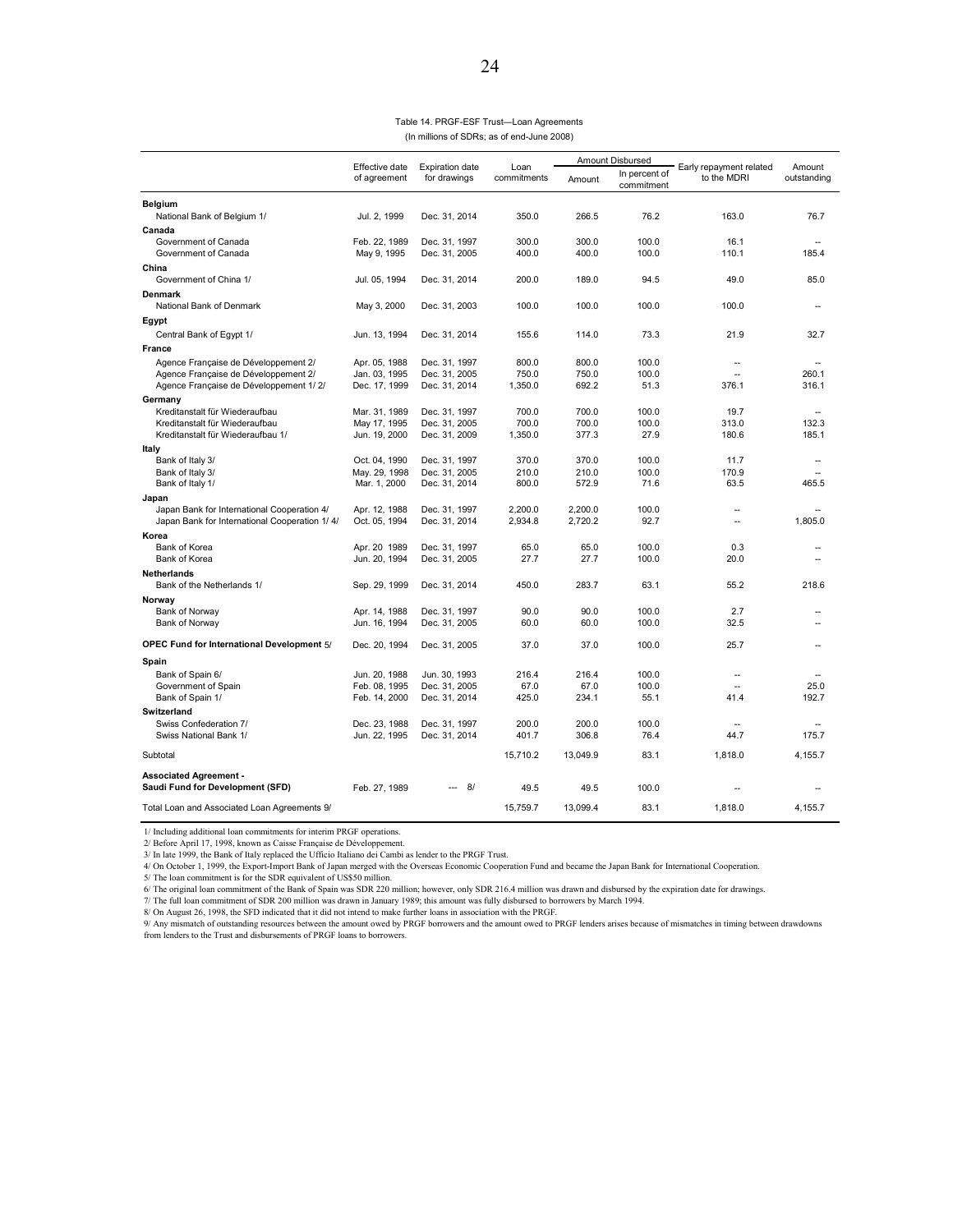|                             | Commitments 1/ | Of which, to be<br>disbursed |
|-----------------------------|----------------|------------------------------|
| <b>Total (102)</b>          | 547.4          | 127.2                        |
| G-8 countries (8)           | 326.8          | 76.6                         |
| Canada                      | 11.4           | $\overline{\phantom{a}}$     |
| France                      | 26.0           | 26.0                         |
| Germany                     | 44.5           | 44.5                         |
| Italy                       | 21.5           | $\overline{\phantom{a}}$     |
| Japan                       | 47.4           | 6.1                          |
| <b>Russian Federation</b>   | 35.4           | $\overline{\phantom{0}}$     |
| United Kingdom              | 20.8           |                              |
| <b>United States</b>        | 119.8          |                              |
| Other FTP participants (34) | 146.9          | 27.0                         |
| Australia                   | 4.1            |                              |
| Austria                     | 4.9            | 4.9                          |
| Belgium                     | 7.6            | 7.6                          |
| Botswana                    | 0.2            |                              |
| China                       | 12.7           |                              |
| Cyprus                      | 0.2            |                              |
| Czech Republic              | 2.2            |                              |
| Denmark                     | 3.8            |                              |
| Finland                     | 2.9            |                              |
| Greece                      | 1.3            |                              |
| Hungary                     | 5.6            | 5.6                          |
| India                       | 11.2           |                              |
| Ireland                     | 2.1            |                              |
| <b>Israel</b>               | 1.1            |                              |
| Kazakhstan                  | 1.0            |                              |
| Korea                       | 7.1            |                              |
| Kuwait                      | 2.8            |                              |
| Luxembourg                  | 0.4            |                              |
| Malaysia                    | 3.6            |                              |
| Mauritius                   | 0.2            | 0.2                          |
| Mexico                      | 7.7            |                              |
| Netherlands                 | 11.1           |                              |
| New Zealand                 | 1.1            |                              |
| Norway                      | 6.1            |                              |
| Poland                      | 3.7            | 3.7                          |
|                             |                |                              |

Table 15. Commitments to Finance the Cost of IMF's Debt Relief to Liberia (In millions of SDRs; in March 14, 2008 NPV terms)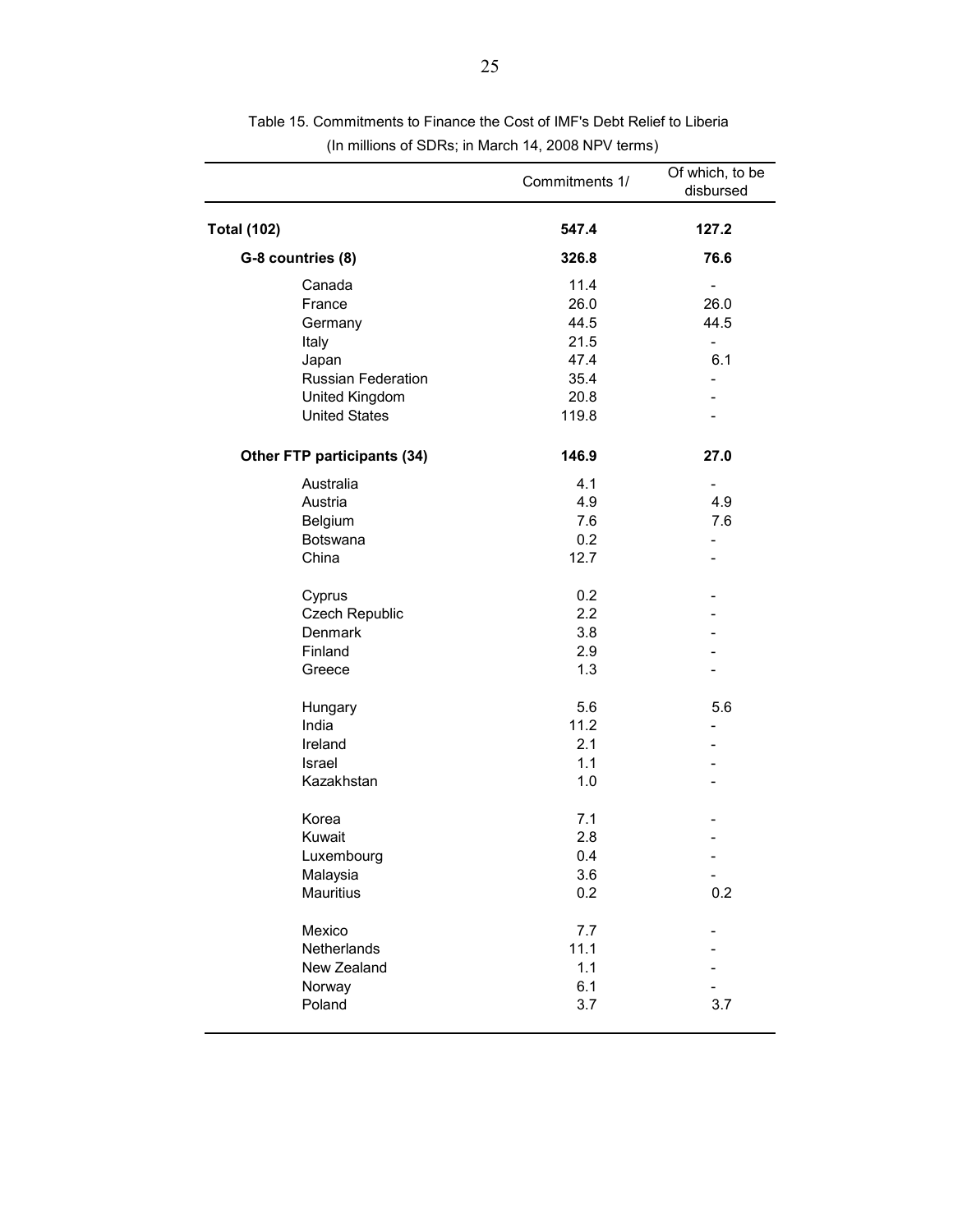|                          | Commitments 1/ | Of which, to be<br>disbursed |
|--------------------------|----------------|------------------------------|
| Portugal                 | 2.9            | $\overline{\phantom{m}}$     |
| Saudi Arabia             | 11.2           |                              |
| Singapore                | 2.0            |                              |
| Slovak Republic          | 1.6            |                              |
| Slovenia                 | 0.5            |                              |
|                          |                |                              |
| Spain                    | 10.7           |                              |
| Sweden                   | 5.1            | 5.1                          |
| Switzerland              | 6.3            |                              |
| Thailand                 | 1.8            |                              |
| Non-FTP countries (60)   | 73.7           | 23.6                         |
| Albania                  | 0.1            |                              |
| Algeria                  | 1.9            |                              |
| Angola*                  | 0.0            |                              |
| Argentina                | 5.2            | 5.2                          |
| Armenia*                 | 0.0            | $\overline{a}$               |
| <b>Belize</b>            | 0.1            |                              |
| <b>Brazil</b>            | 16.9           | 16.9                         |
| <b>Bulgaria</b>          | 1.8            | $\overline{\phantom{0}}$     |
| <b>Burkina Faso</b>      | 0.1            | 0.1                          |
| Burundi *                | 0.0            |                              |
| Cambodia *               | 0.0            |                              |
| Cameroon                 | 0.6            |                              |
| Central African Republic | 0.1            |                              |
| Chad*                    | 0.0            | 0.05                         |
| Congo, Dem. Rep. of      | 2.8            | $\overline{\phantom{a}}$     |
| Côte d'Ivoire            | 1.8            |                              |
| Croatia                  | 0.5            |                              |
| Dominica *               | 0.0            |                              |
| Egypt                    | 1.2            |                              |
| Estonia                  | 0.2            |                              |
| Gabon                    | 0.6            |                              |
| Gambia                   | 0.1            |                              |
| Ghana                    | 1.3            |                              |
| Guinea                   | 0.1            |                              |
| Guinea-Bissau*           | 0.0            | 0.01                         |
| Iceland                  | 0.1            |                              |
| Indonesia                | 5.1            |                              |
| Iran *                   | 0.0            |                              |
| Jamaica                  | 2.1            |                              |
| Kenya                    | 0.8            |                              |
|                          |                |                              |

Table 15 (continued). Commitments to Finance the Cost of IMF's Debt Relief to Liberia (In millions of SDRs; in March 14, 2008 NPV terms)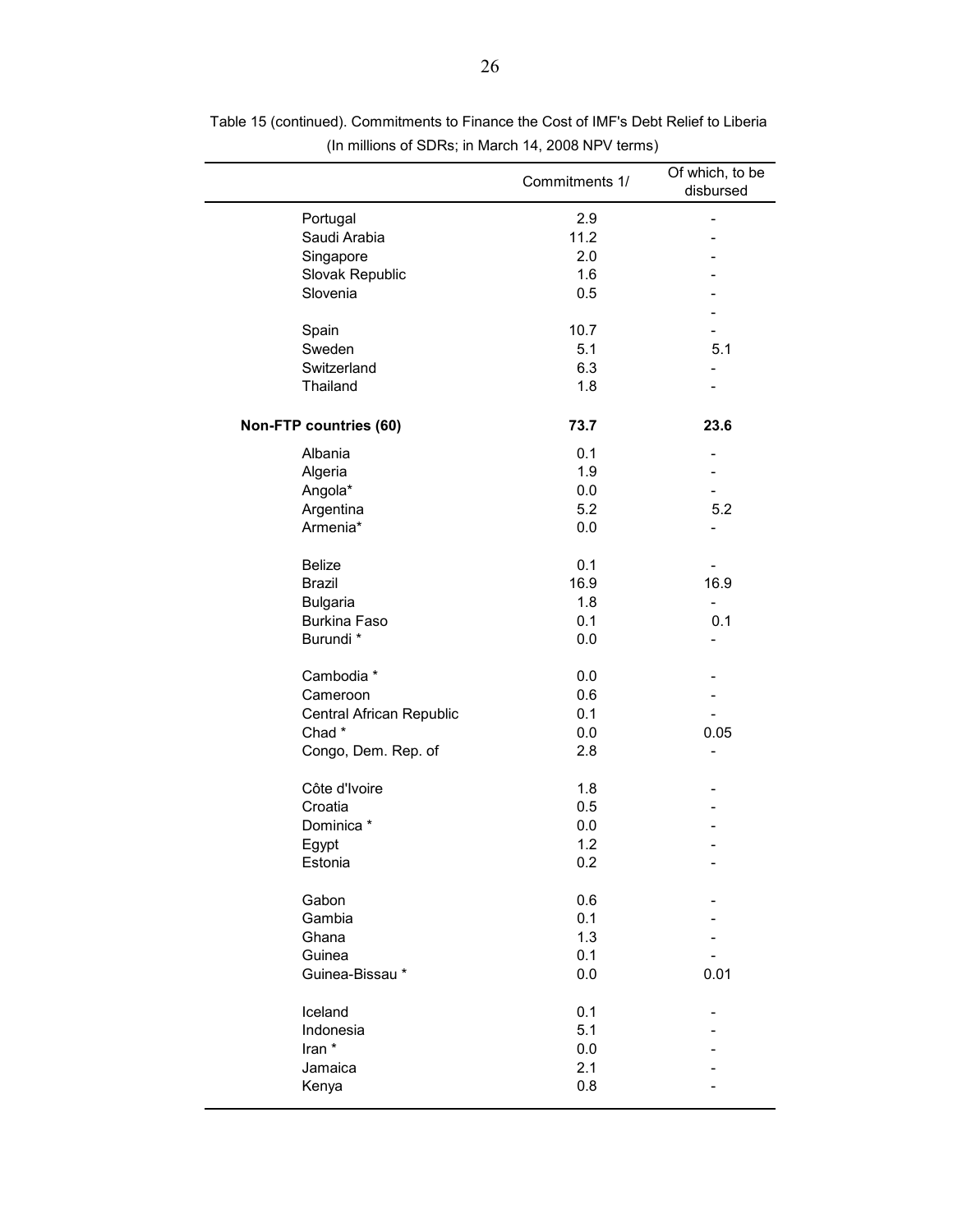|                                                | Commitments 1/ | Of which, to be<br>disbursed |
|------------------------------------------------|----------------|------------------------------|
| Latvia                                         | 0.3            | $\overline{a}$               |
| Lesotho <sup>*</sup>                           | 0.0            |                              |
| Liberia                                        | 2.1            |                              |
| Libya                                          | 4.5            |                              |
| Lithuania                                      | 0.7            |                              |
| Macedonia                                      | 0.1            |                              |
| Madagascar                                     | 0.3            |                              |
| Malawi                                         | 0.2            |                              |
| Mali                                           | 0.2            | 0.2                          |
| Malta                                          | 0.4            |                              |
| Mauritania                                     | 0.2            |                              |
| Morocco                                        | 2.3            |                              |
| Namibia *                                      | 0.0            |                              |
| Nepal                                          | 0.1            |                              |
| Nicaragua                                      | 0.1            |                              |
| Pakistan                                       | 6.1            |                              |
| Papua New Guinea                               | 0.4            |                              |
| Philippines                                    | 1.6            |                              |
| Romania                                        | 1.6            |                              |
| Rwanda                                         | 0.1            | 0.1                          |
| Samoa*                                         | 0.0            | 0.01                         |
| Senegal *                                      | 0.0            | $\overline{\phantom{a}}$     |
| Sierra Leone                                   | 0.4            | 0.4                          |
| South Africa                                   | 1.8            |                              |
| Sri Lanka                                      | 1.7            |                              |
| Togo                                           | 0.1            |                              |
| Ukraine                                        | 2.5            |                              |
| Uruguay                                        | 0.7            | 0.7                          |
| Yemen, Republic of                             | 0.4            |                              |
| Zambia                                         | 1.2            |                              |
| Memorandum item:                               |                |                              |
| Estimated cost of IMF's debt relief to Liberia |                |                              |
| (NPV terms)                                    | 528            |                              |

Table 15 (concluded). Commitments to Finance the Cost of IMF's Debt Relief to Liberia (In millions of SDRs; in March 14, 2008 NPV terms)

\* Amounts less than SDR 50,000.

1/ Including interest earned in the Liberia Interim Administered Account from the early contributions made by several contributors prior to March 14, 2008.